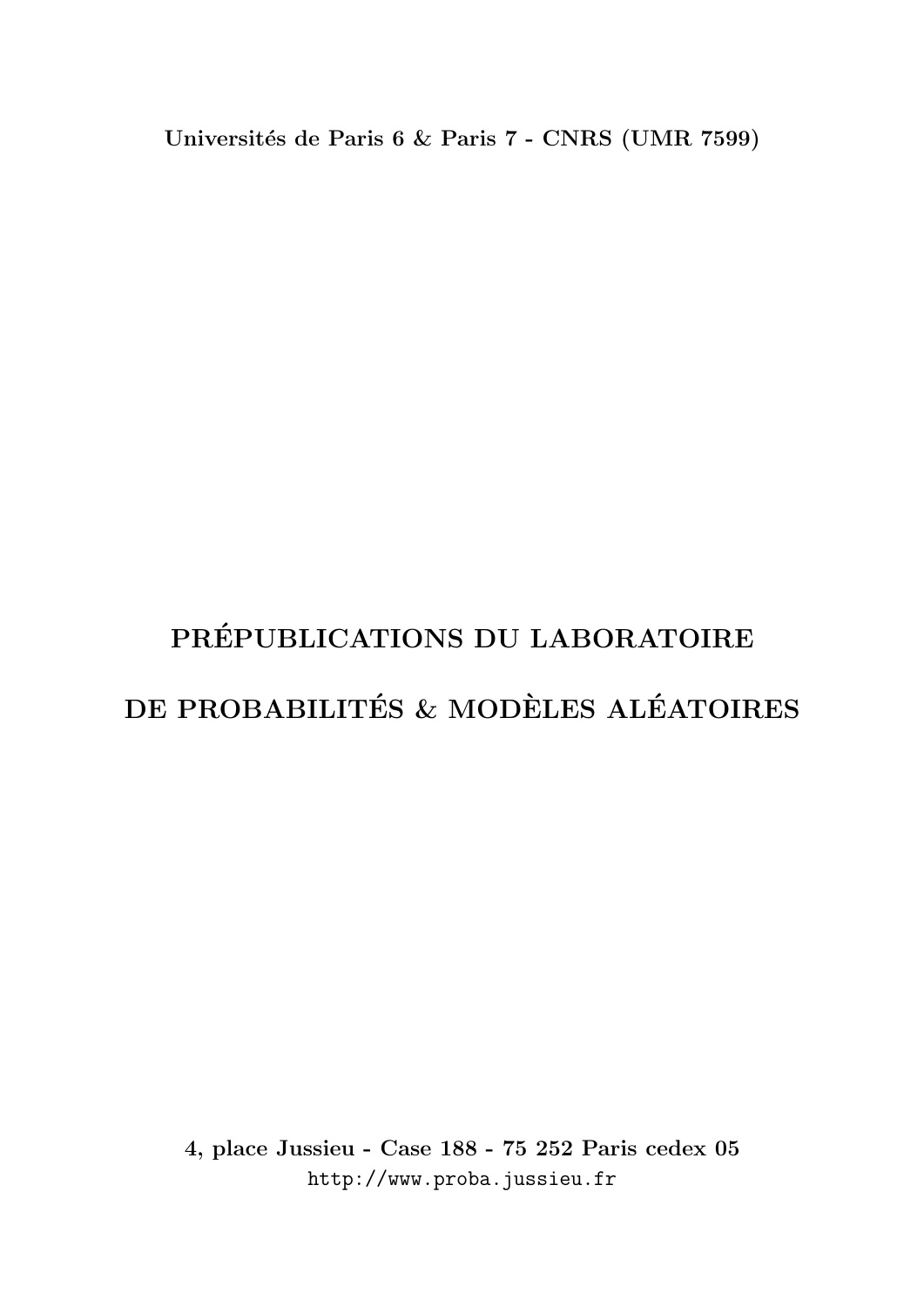## Approximation by quantization of the filter process and applications to optimal stopping problems under partial observation H. PHAM, W. RUNGGALDIER & A. SELLAMI

SEPTEMBRE 2004

Prépublication n<sup>o</sup> 925

H. Pham : Laboratoire de Probabilités et Modèles Aléatoires, CNRS-UMR 7599, Université Paris VI & Université Paris VII, 4 place Jussieu, Case 188, F-75252 Paris Cedex 05 & CREST.

W. Runggaldier : Dipartimento di Matematica Pura ed Applicata, Universit degli Studi di Padova, Via Belzoni 7, 35100 Padova, Italy.

A. Sellami : Laboratoire de Probabilités et Modèles Aléatoires, CNRS-UMR 7599, Université Paris VI & Université Paris VII, 4 place Jussieu, Case 188, F-75252 Paris Cedex 05.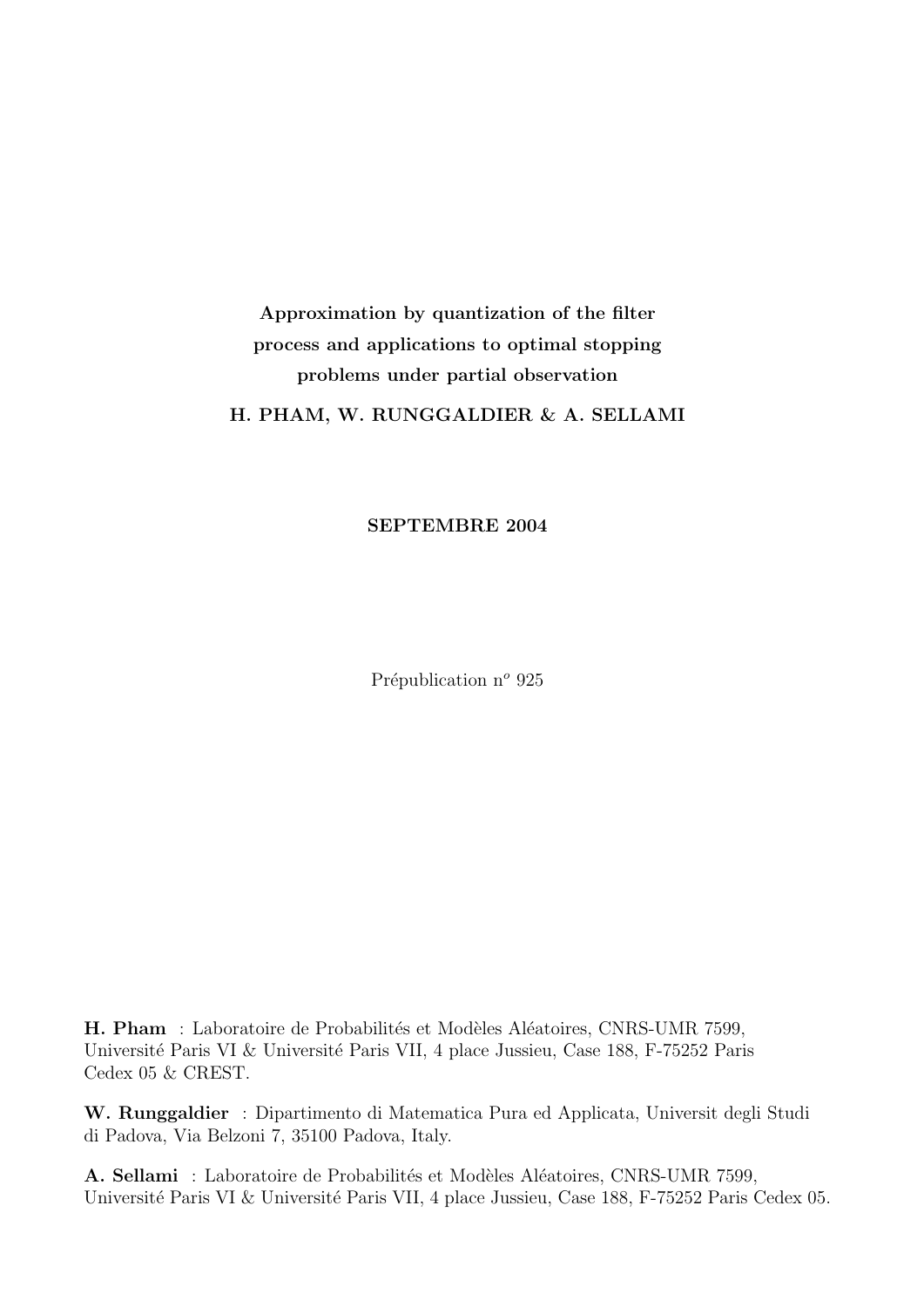## Approximation by quantization of the filter process and applications to optimal stopping problems under partial observation

Huyên PHAM\* Laboratoire de Probabilités et Modèles Aléatoires **CNRS. UMR 7599** Université Paris 7 pham@math.jussieu.fr and CREST

Wolfgang RUNGGALDIER Dipartimenta di Matematica Pura ed Applicata Universita degli studi di Padova runggal@math.unipd.it

Afef SELLAMI Laboratoire de Probabilités et Modèles Aléatoires **CNRS, UMR 7599** Université Paris 7 sellami@math.jussieu.fr

## Abstract

We present an approximation method for discrete time nonlinear filtering in view of solving dynamic optimization problems under partial information. The method is based on quantization of the Markov pair process filter-observation  $(\Pi, Y)$  and is such that, at each time step k and for a given size  $N_k$  of the quantization grid in period k, this grid is chosen to minimize a suitable quantization error. The algorithm is based on a stochastic gradient descent combined with Monte-Carlo simulations of  $(\Pi, Y)$ . Convergence results are given and applications to optimal stopping under partial observation are discussed. Numerical results are presented for a particular stopping problem : American option pricing with unobservable volatility.

**Key words:** Nonlinear filtering, Markov chain, quantization, stochastic gradient descent, Monte-Carlo simulations, partial observation, optimal stopping.

MSC Classification (2000): 60G35, 65C20, 65N50, 62L20, 60G40.

<sup>\*</sup>Corresponding author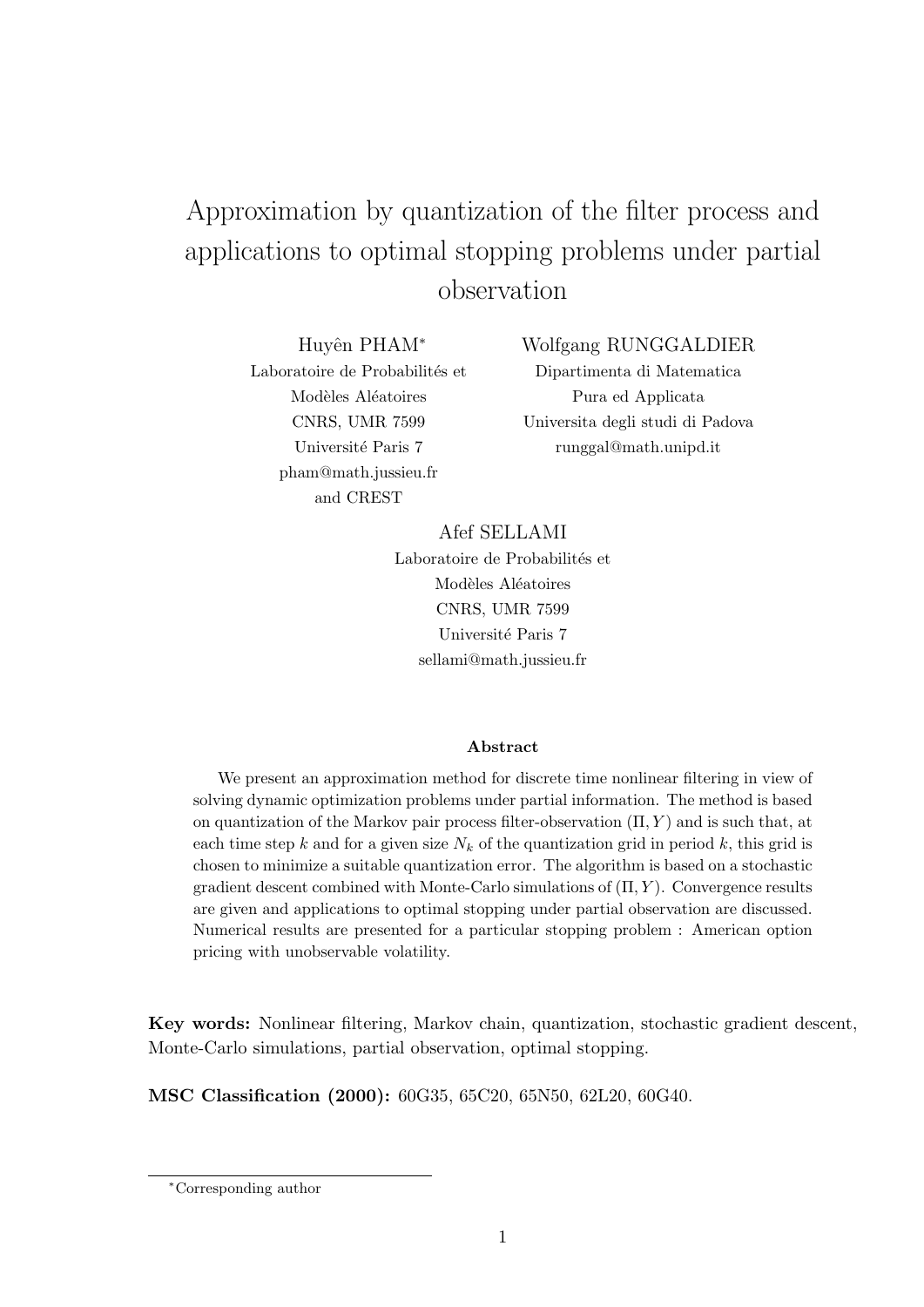#### Introduction  $\mathbf 1$

We consider a discrete time, partially observable process  $(X, Y)$  where X represents the state or signal process that may not be observable, while  $Y$  is the observation. The signal process  $\{X_k, k \in \mathbb{N}\}\$ is valued in a measurable space  $(E, \mathcal{E})$  and is a Markov chain with probability transition  $(P_k)$  (i.e. the transition from time  $k-1$  to time k), and initial law  $\mu$ . The observation sequence  $(Y_k)$  is valued in  $\mathbb{R}^d$  and such that the pair  $(X_k, Y_k)$  is a Markov chain and

The law of  $Y_k$  conditional on  $(X_{k-1}, Y_{k-1}, X_k)$ ,  $k \ge 1$ , denoted  $q_k(X_{k-1}, Y_{k-1}, X_k, dy')$ ,  $(H)$ admits a bounded density

$$
y' \longmapsto g_k(X_{k-1}, Y_{k-1}, X_k, y').
$$

For simplicity, we assume that  $Y_0$  is a known deterministic constant equal to  $y_0$ . Notice that the probability transition of the Markov chain  $(X_k, Y_k)_{k \in \mathbb{N}}$  is then given by  $P_k(x, dx')g_k(x, y, x', y')dy'$  with initial law  $\mu(dx)\delta_{y_0}(dy)$ .

We denote by  $(\mathcal{F}_k^Y)$  the filtration generated by the observation process  $(Y_k)$  and by  $\Pi_k$ the filter conditional law of  $X_k$  given  $\mathcal{F}_k^Y$ :

$$
\Pi_k(dx) = \mathbb{P}\left[X_k \in dx | \mathcal{F}_k^Y\right], \quad k \in \mathbb{N}.
$$

The filter process  $(\Pi_k)_k$  allows one to transform problems related to the partially observed process  $(X, Y)$  into equivalent problems under complete observation related to the pair  $(\Pi, Y)$  and this latter pair turns out to be Markov with respect to the observation filtration  $(\mathcal{F}_k^Y)$ . An important class of problems related to partially observable processes are stochastic control and stopping problems that are dynamic stochastic optimization problems where the partial observation concerns the state/signal process. We shall, in particular, consider optimal stopping under partial information and, in this context, a financial application concerning the pricing of American options in a partially observed stochastic volatility model.

We shall assume that the state space E of the state/signal process  $(X_k)$  consists of a finite number  $m$  of points. Problems with a more general state space can be approximated by problems with a finite state space (see e.g. [8]). With  $X_k$  taking the m values  $x^i$  (i =  $(1,\dots,m)$ , the filter process is characterized by an *m*-vector with components  $\Pi_k^i = \mathbb{P}[X_k =$  $x^i|\mathcal{F}_k^Y|$  and takes thus values in the m-simplex  $K_m$  in  $\mathbb{R}^m$ . While the filter process allows thus to transform a problem under partial observation into one under full observation, it has the drawback that a finite-valued state space becomes infinite. This leads to difficulties when trying to solve dynamic optimization problems also in discrete time. For actual computation one has thus to discretize the process  $(\Pi_k)$ , approximating it with a process that takes a finite number of values in the simplex  $K_m$ . Approaches to this effect have appeared in the literature; they are based on discretizing the observations process  $(Y_k)$  and then approximating  $\Pi_k$  by a filter of  $X_k$ , given the discretized observations path (see e.g.  $[5]$ ,  $[3]$ ,  $[15]$ ,  $[10]$  and references therein). Such an approach has the drawback that the number of possible values for the approximating filter grows exponentially fast with the time step.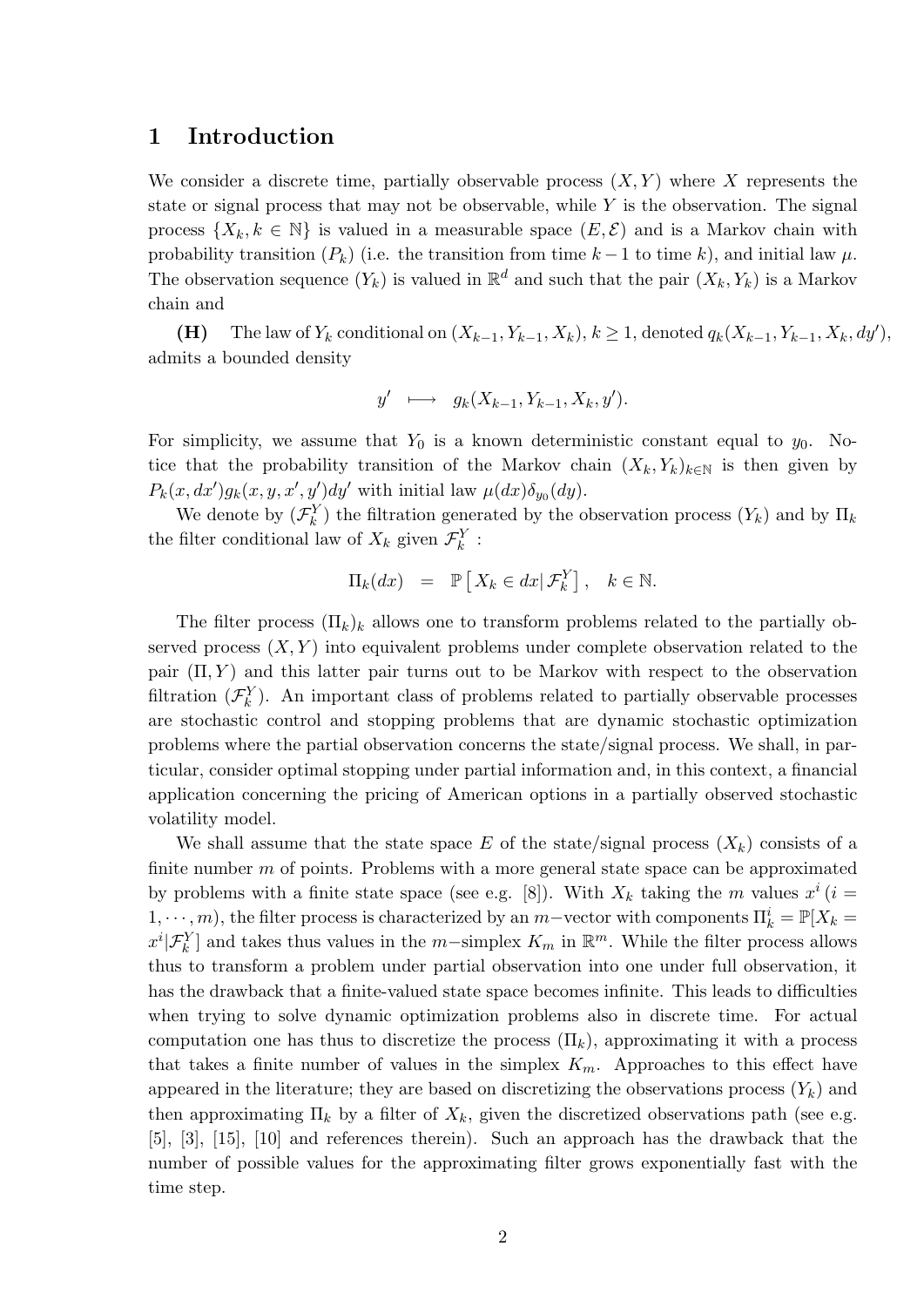In this paper, we propose a new approach by exploiting the Markov property of  $(\Pi, Y)_k$ with respect to the observation filtration  $(\mathcal{F}_k^Y)$ : the conditional law of  $X_{k+1}$  given  $\mathcal{F}_k^Y$ is summarized by the sufficient statistics  $(\Pi_k, Y_k)$  valued in  $K^m \times \mathbb{R}^d$ . This suggests to approximate the couple process  $(\Pi, Y)$  with  $(\Pi, \hat{Y})$  that in the generic time step k takes a number of values  $N_k$  that can be assigned arbitrarily. Following standard usage, we shall call this quantization and the problem then arises to find an optimal quantization, namely such that it minimizes for each time period k the  $L^2$ -approximation error induced by the quantization. This error is related to what e.g. in information theory is called distorsion. The implementation of the minimizing algorithm itself is based on a stochastic gradient descent method combined with Monte-Carlo simulations of  $(\Pi, Y)$ . As a byproduct, we obtain an approximation of the probability transition matrices of the Markov chain  $(\Pi, Y)$ . These companion parameters provide in turn an approximation algorithm, via the dynamic programming principle, for computing optimal values associated to dynamic optimization problems under partial observation.

Optimal quantization methods have been developed recently in numerical probability and various problems of optimal stopping, control or nonlinear filtering, see [11], [1], [2], [13], [14], [12]. In our context, we obtain error bounds and rate of convergence for the approximation of the pair filter-observation process  $(\Pi, Y)$ . We then give an application to the approximation of optimal stopping problem under partial observation and study associated convergence results. Finally, we present a numerical illustration for the American option pricing problem with unobservable volatility.

The rest of the paper is organized as follows. In Section 2, we recall some preliminaries on nonlinear filtering. Section 3 is the heart of the paper. We first present the quantization approximation method for the filter-observation Markov chain, and then analyze the induced error. The rate of convergence and the practical implementation of the algorithm for the optimal quantization are discussed. In Section 4, we apply our quantization method to the approximation of an optimal stopping problem under partial observation. Convergence results for the associated optimal value functions are provided. The last Section 5 presents numerical tests for the American option pricing with unobservable volatility.

#### $\overline{2}$ Preliminaries

We denote by  $\mathcal{M}(E)$  the set of finite nonnegative measures on  $(E, \mathcal{E})$  and by  $\mathcal{P}(E)$  the subset of probability measures on  $(E, \mathcal{E})$ . It is known that  $\mathcal{M}(E)$  is a Polish space equipped with the weak topology, hence a measurable space endowed with the Borel  $\sigma$ -field. We recall that from Bayes formula,  $\Pi_k$  is given in inductive form by :

$$
\Pi_0 = \mu \n\Pi_k = \bar{G}_k(\Pi_{k-1}, Y_{k-1}, Y_k), \quad k \ge 1,
$$
\n(2.1)

where  $G_k$  is the continuous function from  $\mathcal{M}(E) \times \mathbb{R}^d \times \mathbb{R}^d$  into  $\mathcal{M}(E)$  defined by:

$$
G_k(\pi, y, y')(dx') = \int_E g_k(x, y, x', y') P_k(x, dx') \pi(dx),
$$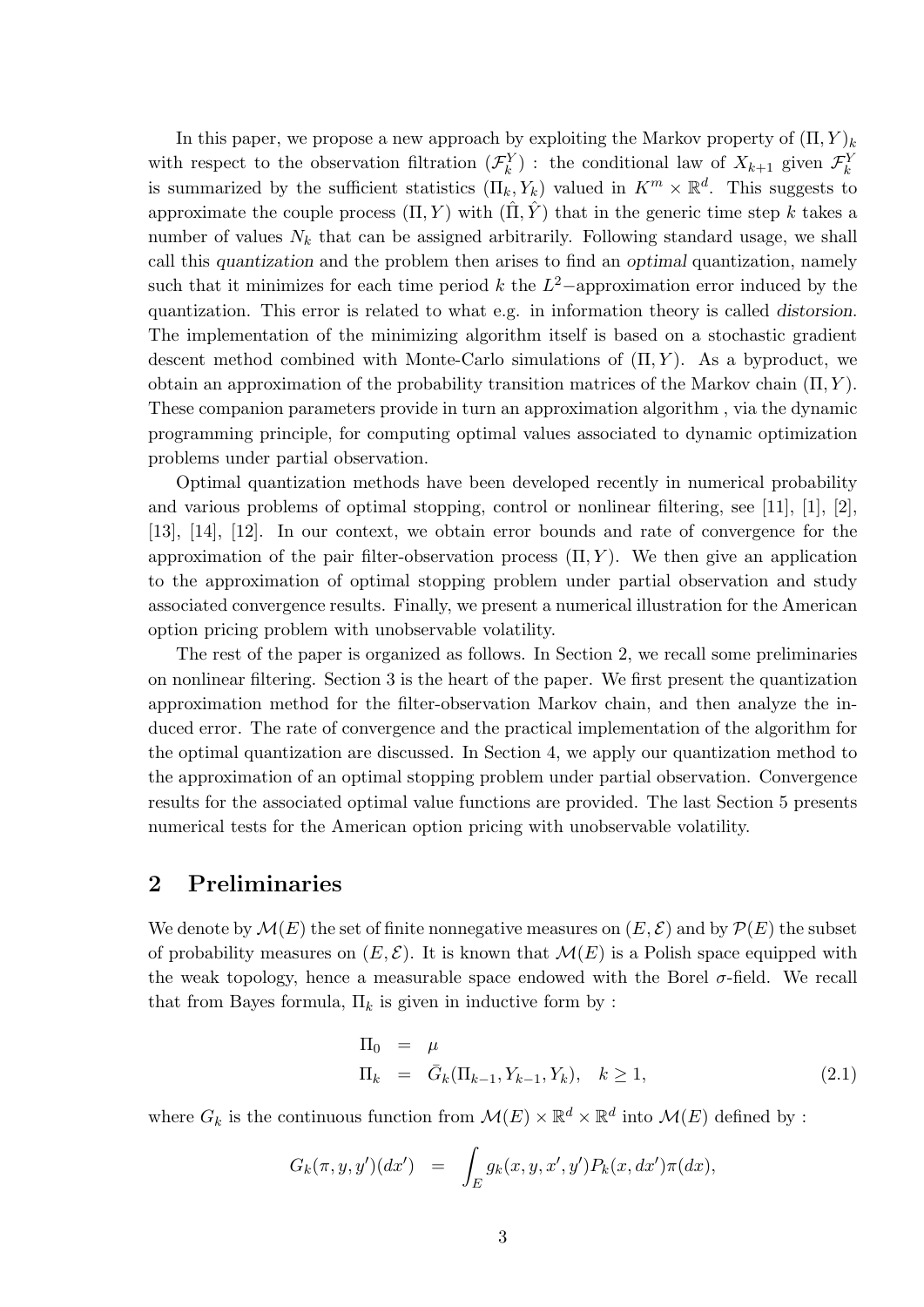and  $\overline{G}_k$  is the normalized continuous function valued in  $\mathcal{P}(E)$ :

$$
\bar{G}_k(\pi, y, y') = \frac{G_k(\pi, y, y')}{\int_E G_k(\pi, y, y')(dx')}.
$$

Denoting by  $(\mathcal{F}_k)$  the filtration generated by  $(X_k, Y_k)$ , and using the law of iterated conditional expectations, we have for any k and bounded Borelian function  $\varphi$  on  $\mathcal{P}(E) \times \mathbb{R}^d$ :

$$
\mathbb{E}\left[\varphi(\Pi_{k+1}, Y_{k+1})|\mathcal{F}_k^Y\right] \n= \mathbb{E}\left[\mathbb{E}[\varphi(\bar{G}_{k+1}(\Pi_k, Y_k, Y_{k+1}), Y_{k+1})|\mathcal{F}_k]|\mathcal{F}_k^Y\right] \n= \mathbb{E}\left[\int \varphi(\bar{G}_{k+1}(\Pi_k, Y_k, y'), y')P_{k+1}(X_k, dx')q_{k+1}(X_k, Y_k, x', dy')\bigg|\mathcal{F}_k^Y\right] \n= \int \varphi(\bar{G}_{k+1}(\Pi_k, Y_k, y'), y')P_{k+1}(x, dx')q_{k+1}(x, Y_k, x', dy')\Pi_k(dx).
$$
\n(2.2)

This proves that the pair  $(\Pi_k, Y_k)_k$  is a  $(\mathbb{P}, (\mathcal{F}_k^Y)_k)$  Markov chain in  $\mathcal{P}(E) \times \mathbb{R}^d$ , with initial value  $(\mu, y_0)$ . Moreover, under (H), this also shows that the (unnormalized) law of  $Y_k$ conditional on  $(\Pi_{k-1}, Y_{k-1})$ , denoted  $Q_k(\Pi_{k-1}, Y_{k-1}, dy')$  admits a density given by:

$$
y' \longmapsto \int G_k(\Pi_{k-1}, Y_{k-1}, y')(dx') = \int g_k(x, Y_{k-1}, x', y') P_k(x, dx') \Pi_{k-1}(dx). \tag{2.3}
$$

Notice that the probability transition  $R_k$  (from time  $k-1$  to k) of the Markov chain  $(\Pi_k, Y_k)_k$  is not explicit in general. Actually, from (2.2), we can write :

$$
R_k \varphi(\pi, y) = \int \varphi(\bar{G}_k(\pi, y, y'), y') Q_k(\pi, y, dy'), \quad \forall (\pi, y) \in \mathcal{P}(E) \times \mathbb{R}^d.
$$
 (2.4)

In the sequel, we denote by  $|.|_2$  the Euclidian norm and by  $|.|_1$  the  $l^1$  norm on  $\mathbb{R}^l$ . For any  $\mathbb{R}^l$ -valued random variable U, we denote :

$$
||U||_2 = (||E||U||_2^2)^{\frac{1}{2}} \text{ and } ||U||_1 = ||E||U||_1.
$$

### 3 An optimal quantization approach for the approximation of the filter process

#### 3.1 The approximation method

We assume here that the state space E of the signal process  $(X_k)$  is finite consisting of m points :  $E = \{x^1, \ldots, x^m\}$ . The initial discrete law  $\mu = (\mu^i)$  and the probability transition matrix  $P_k$  are defined by:

$$
\mu^{i} = \mathbb{P}[X_0 = x^{i}], \quad i = 1, ..., m,
$$
  
\n
$$
P_k^{ij} = \mathbb{P}[X_k = x^{j}|X_{k-1} = x^{i}], \quad i, j = 1, ..., m.
$$

The random filter  $\Pi_k$  is characterized by its random weights :

$$
\Pi_k^i = \mathbb{P}[X_k = x^i | \mathcal{F}_k^Y], \quad i = 1, \dots, m,
$$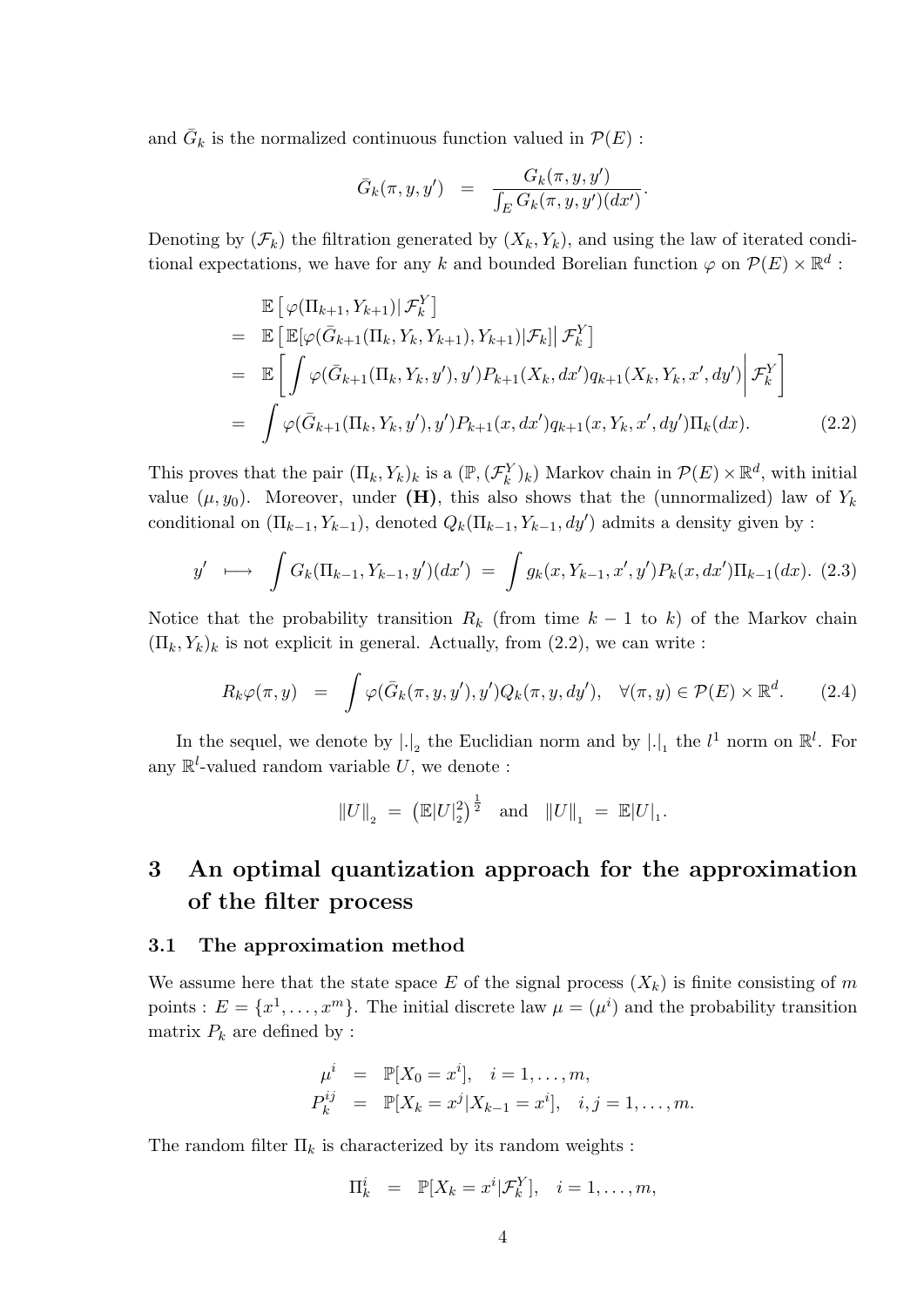and may then be identified with a random vector valued in the m-simplex  $K_m$  in  $\mathbb{R}^m$  of dimension  $m-1$ :

$$
K_m = \left\{ \pi = (\pi^i) \in \mathbb{R}^m : \pi^i \geq 0, 1 \leq i \leq m, |\pi|_1 = \sum_{i=1}^m \pi^i = 1 \right\}.
$$

By  $(2.1)$ , it is expressed in the recursive form :

$$
\Pi_0 = \mu
$$
\n
$$
\Pi_k = \bar{G}_k(\Pi_{k-1}, Y_{k-1}, Y_k) = \frac{G P_k(Y_{k-1}, Y_k)^\top \Pi_{k-1}}{|G P_k(Y_{k-1}, Y_k)^\top \Pi_{k-1}|},
$$
\n(3.1)

where  $GP_k(Y_{k-1}, Y_k)$  is a  $m \times m$  random matrix given by:

$$
GP_k(Y_{k-1}, Y_k)_{ij} = g_k(x_{k-1}^i, Y_{k-1}, x_k^j, Y_k) P_k^{ij}, \quad 1 \le i, j \le m.
$$
 (3.2)

Here  $M^{\top}$  denotes the transpose of a matrix M.

A first approach for approximating the filter process  $(\Pi_k)$  consists in discretizing the observation process  $(Y_k)$  by replacing it by a process  $(\hat{Y}_k)$  taking a finite number N of values, and then approximate for each k the random filter  $\Pi_k$  by a random filter of  $X_k$ given  $\hat{Y}_1, \ldots, \hat{Y}_k$ . So at each time step k, given  $\hat{Y}_k$  and  $\hat{\Pi}_k$ , the random variable  $\hat{\Pi}_{k+1}$  may take N values. Thus, at time n, the random filter  $\hat{\Pi}_n$  is identified with a random vector taking  $N^n$  possible values. All these values are precomputed and stored in a "look-up table" but this could be very heavy, typically when  $n$  is large. Such an approach was introduced in  $[5]$  and  $[3]$ , and investigated further in  $[15]$ ,  $[10]$  and  $[16]$ .

We propose here a new approach. This starts from the key remark that the pair process  $(\Pi_k, Y_k)$  is Markov with respect to the observation filtration  $(\mathcal{F}_k^Y)$ . In other words, the conditional law of  $X_{k+1}$  given  $\mathcal{F}_k^Y$  may be summarized by the sufficient statistic  $(\Pi_k, Y_k)$ . Therefore, since the Markov chain  $(\Pi_k, Y_k)$  is completely characterized by its probability transitions, the idea is to approximate these probability transitions by suitable probability transition matrices.

In a first step, we discretize for each k the couple  $(\Pi_k, Y_k)$  by approximating it by  $(\hat{\Pi}_k, \hat{Y}_k)$  taking a finite number of values. The space discretization (or quantization) of the random vector  $Z_k = (\Pi_k, Y_k)$  in  $K_m \times \mathbb{R}^d$  is constructed as follows. At initial time  $k = 0$ , recall that  $Z_0$  is a known deterministic vector equal to  $z_0 = (\mu, y_0)$ , so we start from the grid with one point in  $K_m \times \mathbb{R}^d$ :

$$
\Gamma_0 = \{z_0 = (\mu, y_0)\}.
$$

At time  $k \geq 1$ , we are given a grid  $\Gamma_k$  of  $N_k$  points in  $K_m \times \mathbb{R}^d$ :

$$
\Gamma_k = \left\{ z_k^1 = (\pi_k(1), y_k^1), \dots, z_k^{N_k} = (\pi_k(N_k), y_k^{N_k}) \right\},\
$$

and we denote by  $C_i(\Gamma_k)$ ,  $i = 1, ..., N_k$ , the associated Voronoi tesselations:

$$
C_i(\Gamma_k) = \left\{ z \in K_m \times \mathbb{R}^d : \text{Proj}_{\Gamma_k}(z) = z_k^i \right\}, \quad i = 1, \ldots, N_k.
$$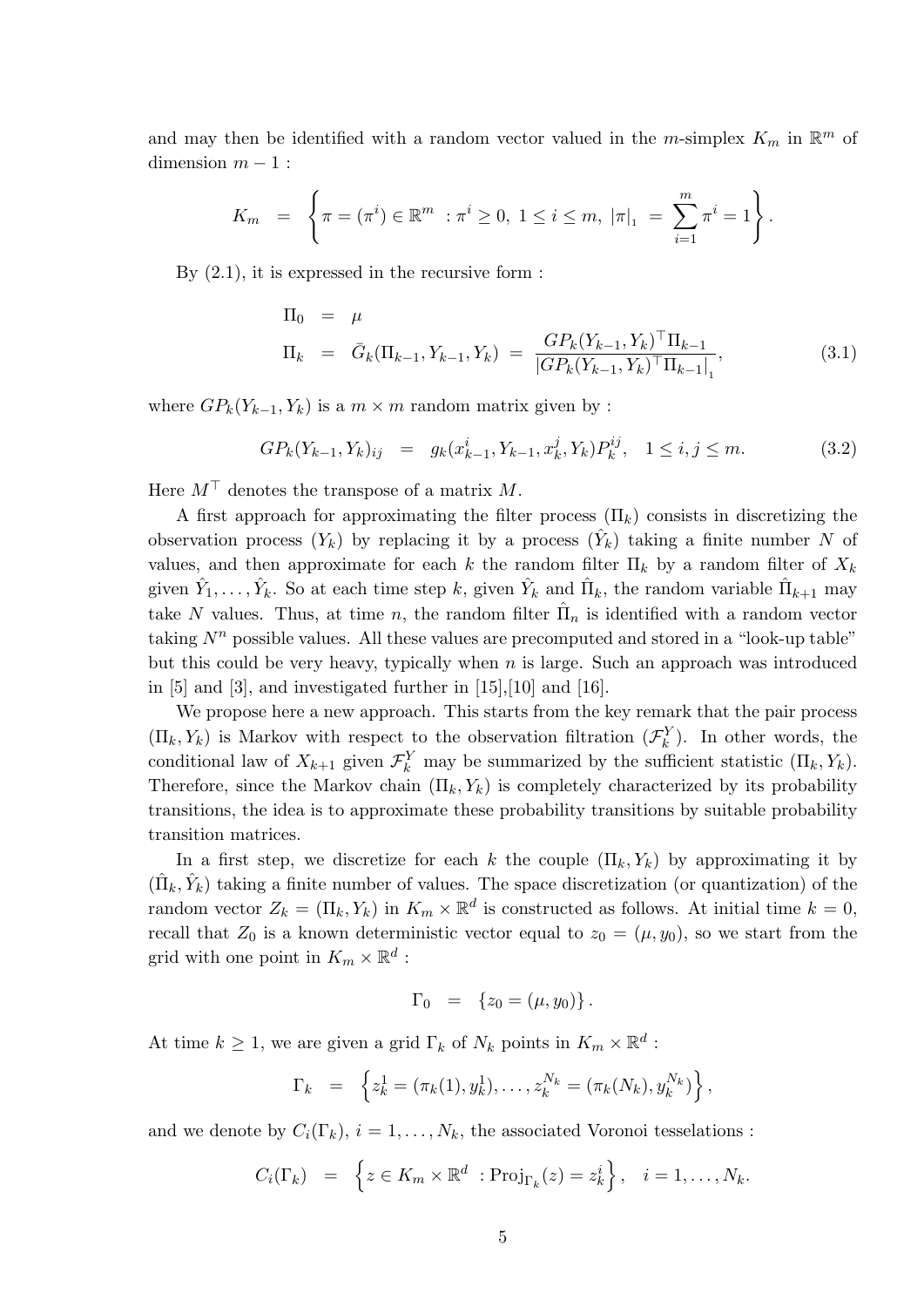Here  $\text{Proj}_{\Gamma_k}$  is a closest neighbor projection for the Euclidian norm :

$$
\left|z - \text{Proj}_{\Gamma_k}(z)\right|_2 = \min_{i=1,\dots,N_k} |z - z_k^i|_2, \quad \forall \ z \in K_m \times \mathbb{R}^d.
$$

Notice that by definition of the Euclidian norm, we clearly have:

$$
\text{Proj}_{\Gamma_k} = \left( \text{Proj}_{\Gamma_k^{\Pi}}, \text{Proj}_{\Gamma_k^Y} \right), \quad C_i(\Gamma_k) = C_i(\Gamma_k^{\Pi}) \times C_i(\Gamma_k^Y),
$$

where :

$$
\begin{aligned}\n\Gamma_k^{\Pi} &= \{ \pi_k(1), \ldots, \pi_k(N_k) \} \\
\Gamma_k^Y &= \{ y_k^1, \ldots, y_k^{N_k} \}.\n\end{aligned}
$$

We then approximate the pair  $Z_k = (\Pi_k, Y_k)$  by  $\hat{Z}_k = (\hat{\Pi}_k, \hat{Y}_k)$  valued in  $\Gamma_k$  and defined  $by:$ 

$$
\hat{Z}_k = \text{Proj}_{\Gamma_k}(Z_k) = \left( \text{Proj}_{\Gamma_k^{\Pi}}(\Pi_k), \text{Proj}_{\Gamma_k^Y}(Y_k) \right).
$$

In a second step, we approximate the probability transitions of the Markov chain  $(Z_k)$ :

$$
R_k(z, dz') = \mathbb{P}\left[Z_k \in dz' | Z_{k-1} = z\right], \quad k \ge 1, \ z \in K_m \times \mathbb{R}^d,
$$

by the following probability transition matrix :

$$
\hat{r}_{k}^{ij} = \mathbb{P}\left[\hat{Z}_{k} = z_{k}^{j} \middle| \hat{Z}_{k-1} = z_{k-1}^{i}\right] \n= \frac{\mathbb{P}\left[Z_{k} \in C_{j}(\Gamma_{k}), Z_{k-1} \in C_{i}(\Gamma_{k-1})\right]}{\mathbb{P}\left[Z_{k-1} \in C_{i}(\Gamma_{k-1})\right]} =: \frac{\hat{\beta}_{k}^{ij}}{\hat{p}_{k-1}^{i}},
$$

for all  $k \geq 1$ ,  $i = 1, ..., N_{k-1}$ ,  $j = 1, ..., N_k$ . We shall see later how the grids  $\Gamma_k$  and the number of points  $N_k$  are optimally chosen and implemented, and how the associated probability transition matrix  $\hat{r}_k$  can be estimated.

**Example :** Computation of predictor conditional expectation.

Suppose we are interested in the computation for any  $k = 0, \ldots, n$ , and for arbitrary measurable function  $\varphi_{k+1}$  on  $K_m \times \mathbb{R}^d$ , of the filter predictor :

$$
U_k = \mathbb{E}\left[\varphi_{k+1}(X_{k+1}, Y_{k+1}) | \mathcal{F}_k^Y\right].
$$

A precise application where such  $\mathcal{F}^Y_k$  -measurable random variables appear is presented in Section 4. Then, by introducing the function:

$$
\hat{\varphi}_{k+1}(\pi, y) = \sum_{i=1}^{m} \varphi_{k+1}(x^i, y)\pi^i, \quad \forall \pi = (\pi^i)_i \in K_m, \ \forall y \in \mathbb{R}^d,
$$

and using the law of iterated conditional expectation, we can rewrite  $U_k$  as :

$$
U_k = \mathbb{E} \left[ \hat{\varphi}_{k+1}(\Pi_{k+1}, Y_{k+1}) | \mathcal{F}_k^Y \right] = \mathbb{E} \left[ \hat{\varphi}_{k+1}(Z_{k+1}) | \mathcal{F}_k^Y \right].
$$

We thus approximate the sequence of  $\mathcal{F}_k^Y$ -measurable random variables  $U_k$  by  $\hat{U}_k = \hat{v}_k(\hat{Z}_k)$ where the functions  $\hat{v}_k$ ,  $k = 0, \ldots, n$ , are defined on  $\Gamma_k$  by :

$$
\hat{v}_k(z_k^i) = \mathbb{E}\left[\hat{\varphi}_{k+1}(\hat{Z}_{k+1})\middle|\hat{Z}_k = z_k^i\right]
$$

$$
= \sum_{j=1}^{N_{k+1}} \hat{r}_{k+1}^{ij}\hat{\varphi}_{k+1}(z_{k+1}^j), \quad \forall z_k^i \in \Gamma_k.
$$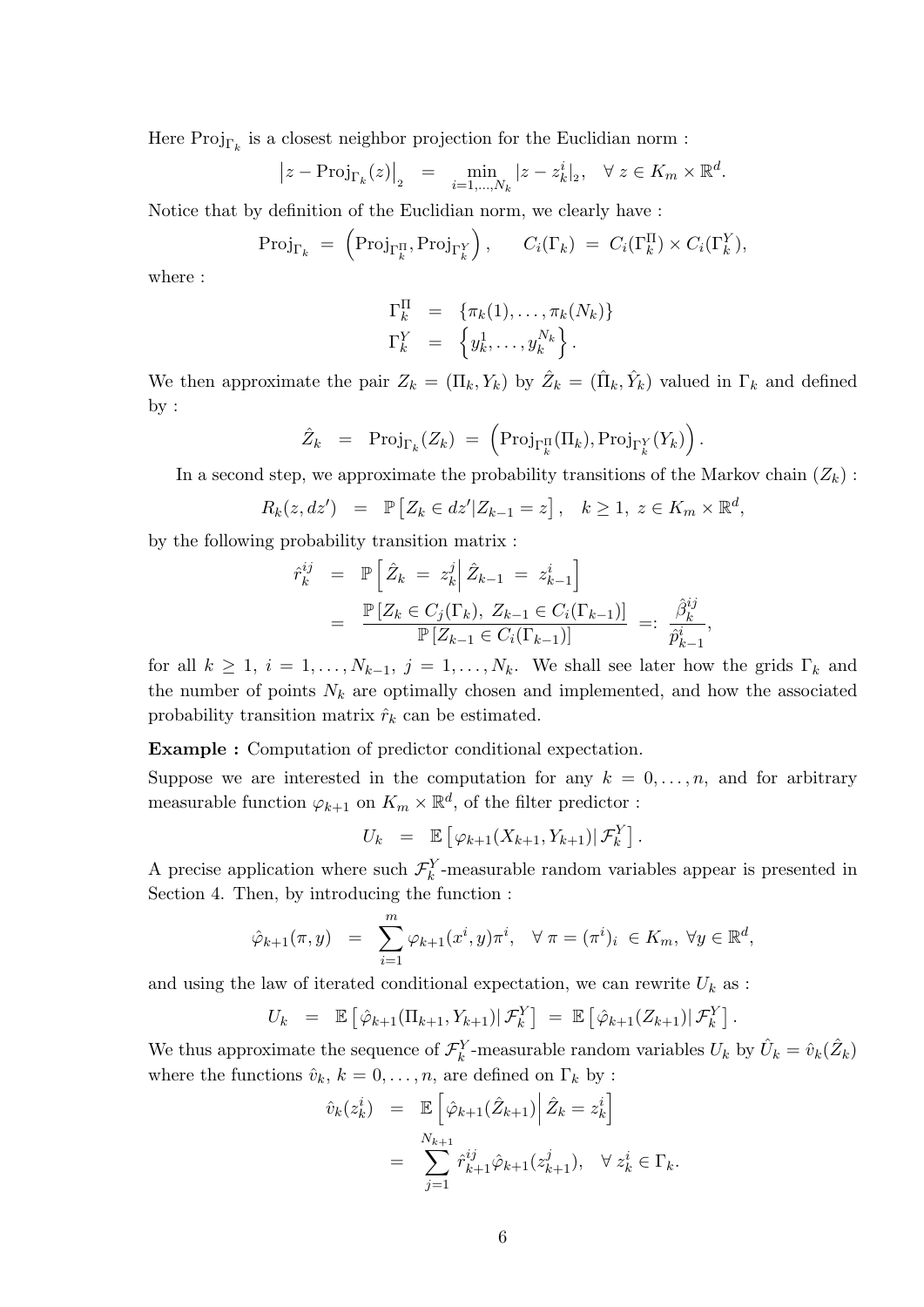#### $3.2$ The error analysis

The quality of the approximation described in the previous paragraph is measured as follows. We denote for any subset D in  $\mathbb{R}^l$  :

$$
BL_1(D) = \{ \varphi \text{ Borelian from } D \text{ into } \mathbb{R} : \|\varphi\|_{sup} := \sup_{x \in D} |\varphi(x)| \le 1, \quad [\varphi]_{lip} := \sup_{x,y \in D, x \ne y} \frac{|\varphi(x) - \varphi(y)|}{|x - y|_1} \le 1 \}.
$$

We make the following assumption.

There exists a constant  $L_g$  such that for all  $k \geq 1$ :  $(H1)$ 

$$
\sum_{i,j=1}^m P_k^{ij} \int \left| g_k(x^i, y, x^j, y') - g_k(x^i, \hat{y}, x^j, y') \right| dy' \leq L_g |y - \hat{y}|_1, \quad \forall y, \hat{y} \in \mathbb{R}^d.
$$

**Proposition 3.1** Under (H1), we have for any n and  $\varphi_1, \ldots, \varphi_n \in BL_1(K_m \times \mathbb{R}^d)$ :

$$
\left| \int \varphi_1(z_1) \dots \varphi_n(z_n) \left( R_1(z_0, dz_1) \dots R_n(z_{n-1}, dz_n) - \hat{r}_1(z_0, dz_1) \dots \hat{r}_n(z_{n-1}, dz_n) \right) \right|
$$
  

$$
\leq \sum_{k=1}^n \frac{3\sqrt{m+d}}{2\bar{L}_g - 1} \left[ (2\bar{L}_g)^{n-k+1} - 1 \right] \left\| Z_k - \hat{Z}_k \right\|_2, \tag{3.3}
$$

where  $\bar{L}_g = \max(L_g, 1)$ .

We first state a preliminary result on the Lipschitz property of the transition of the Markov chain  $(Z_k)_k = (\Pi_k, Y_k)_k$ .

**Lemma 3.1** Under (H1), we have for all  $k \ge 1$  and Borelian function  $\varphi$  on  $K_m \times \mathbb{R}^d$ :

$$
|R_k \varphi(z) - R_k \varphi(\hat{z})| \leq (2[\varphi]_{lip} + ||\varphi||_{sup}) \bar{L}_g |z - \hat{z}|_1, \quad \forall z, \hat{z} \in K_m \times \mathbb{R}^d
$$

**Proof.** Recall from (2.3) that the conditional law  $Q_k(\pi, y, dy')$  of  $Y_k$  given  $(\Pi_{k-1}, Y_{k-1}) =$  $(\pi, y)$  admits a density given by:

$$
y' \longrightarrow f_k(\pi, y, y') = \sum_{i,j=1}^m g_k(x^i, y, x^j, y') P_k^{ij} \pi^i.
$$

This conditional density satisfies the Lipschitz property : for all  $(\pi, y)$  and  $(\hat{\pi}, \hat{y}) \in K_m \times \mathbb{R}^d$ ,

$$
\int |f_k(\pi, y, y') - f_k(\hat{\pi}, \hat{y}, y')| dy' \leq \sum_{i,j=1}^m P_k^{ij} \int |g_k(x^i, y, x^j, y') - g_k(x^i, \hat{y}, x^j, y')| dy' + \sum_{i}^m |\pi^i - \hat{\pi}^i|,
$$
\n(3.4)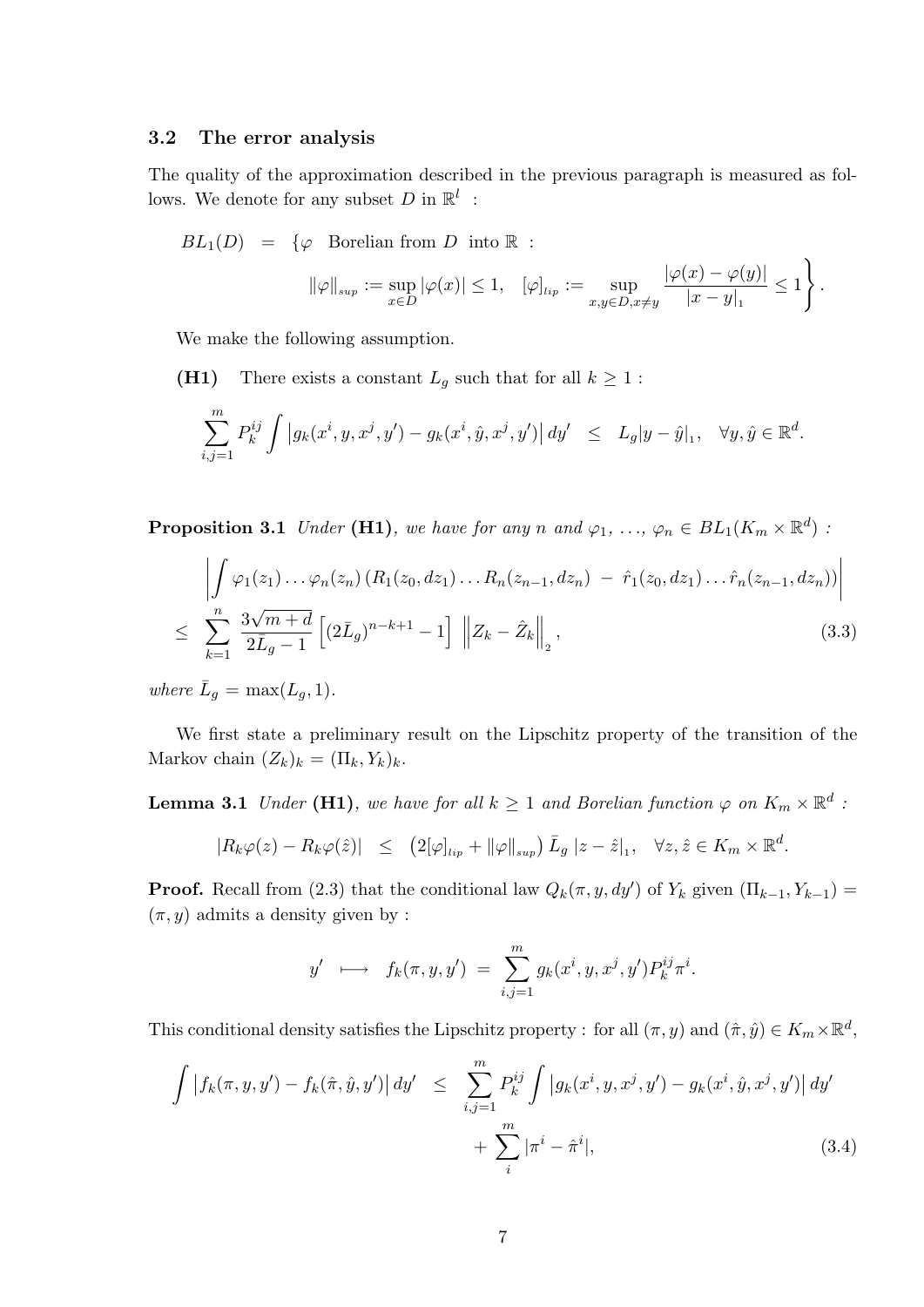where we used the fact that  $\sum_j P_k^{ij} \int g_k(x^i, y, x^j, y') dy' = 1$ . From (2.4), we then have for any  $z = (\pi, y)$  and  $\hat{z} = (\hat{\pi}, \hat{y}) \in K_m \times \mathbb{R}^d$ :

$$
|R_k \varphi(z) - R_k \varphi(\hat{z})| \leq \int |\varphi(\bar{G}_k(\pi, y, y'), y') - \varphi(\bar{G}_k(\hat{\pi}, \hat{y}, y'), y')| Q_k(\pi, y, dy')+ \left| \int \varphi(\bar{G}_k(\hat{\pi}, \hat{y}, y'), y') (Q_k(\pi, y, dy') - Q_k(\hat{\pi}, \hat{y}, dy')) \right|\leq [\varphi]_{lip} \int |\bar{G}_k(\pi, y, y') - \bar{G}_k(\hat{\pi}, \hat{y}, y')|_1 f_k(\pi, y, y') dy'+ ||\varphi||_{sup} \int |f_k(\pi, y, y') - f_k(\hat{\pi}, \hat{y}, y')| dy'= [\varphi]_{lip} \int |\bar{G}_k(\pi, y, y') - \bar{G}_k(\hat{\pi}, \hat{y}, y')|_1 f_k(\pi, y, y') dy'+ ||\varphi||_{sup} \sum_{i,j=1}^m P_k^{ij} \int |g_k(x^i, y, x^j, y') - g_k(x^i, \hat{y}, x^j, y')| dy'+ ||\varphi||_{sup} \sum_{i} |\pi^i - \hat{\pi}^i|. \qquad (3.5)
$$

Now, from  $(3.2)$ , we have:

$$
\int |\bar{G}_k(\pi, y, y') - \bar{G}_k(\hat{\pi}, \hat{y}, y')|_1 f_k(\pi, y, y') dy'
$$
\n
$$
\leq \sum_{j=1}^m \int \left| \bar{G}_k^j(\pi, y, y') - \bar{G}_k^j(\hat{\pi}, \hat{y}, y') \right| f_k(\pi, y, y') dy'
$$
\n
$$
= \sum_{i,j=1}^m \int \left| \frac{g_k(x^i, y, x^j, y') P_k^{ij} \pi^i}{f_k(\pi, y, y')} - \frac{g_k(x^i, \hat{y}, x^j, y') P_k^{ij} \hat{\pi}^i}{f_k(\hat{\pi}, \hat{y}, y')} \right| f_k(\pi, y, y') dy'
$$
\n
$$
\leq \sum_{i,j=1}^m P_k^{ij} \hat{\pi}^i \int \frac{|g_k(x^i, y, x^j, y') f_k(\hat{\pi}, \hat{y}, y') - g_k(x^i, \hat{y}, x^j, y') f_k(\pi, y, y')|}{f_k(\hat{\pi}, \hat{y}, y')} dy'
$$
\n
$$
+ \sum_{i=1}^m |\pi^i - \hat{\pi}^i|
$$
\n
$$
\leq \sum_{i,j=1}^m P_k^{ij} \int |g_k(x^i, y, x^j, y') - g_k(x^i, \hat{y}, x^j, y')| dy'
$$
\n
$$
+ \int |f_k(\pi, y, y') - f_k(\hat{\pi}, \hat{y}, y')| dy' + \sum_{i=1}^m |\pi^i - \hat{\pi}^i|
$$
\n
$$
\leq 2 \sum_{i,j=1}^m P_k^{ij} \int |g_k(x^i, y, x^j, y') - g_k(x^i, \hat{y}, x^j, y')| dy' + 2 \sum_{i=1}^m |\pi^i - \hat{\pi}^i|,
$$

where we used again  $(3.4)$ . Plugging into  $(3.5)$  and using  $(H1)$  yield :

$$
|R_k \varphi(z) - R_k \varphi(\hat{z})|
$$
  
\n
$$
\leq (2[\varphi]_{lip} + ||\varphi||_{sup}) \left( \sum_{i,j=1}^m P_k^{ij} \int |g_k(x^i, y, x^j, y') - g_k(x^i, \hat{y}, x^j, y')| dy' + \sum_{i=1}^m |\pi^i - \hat{\pi}^i| \right)
$$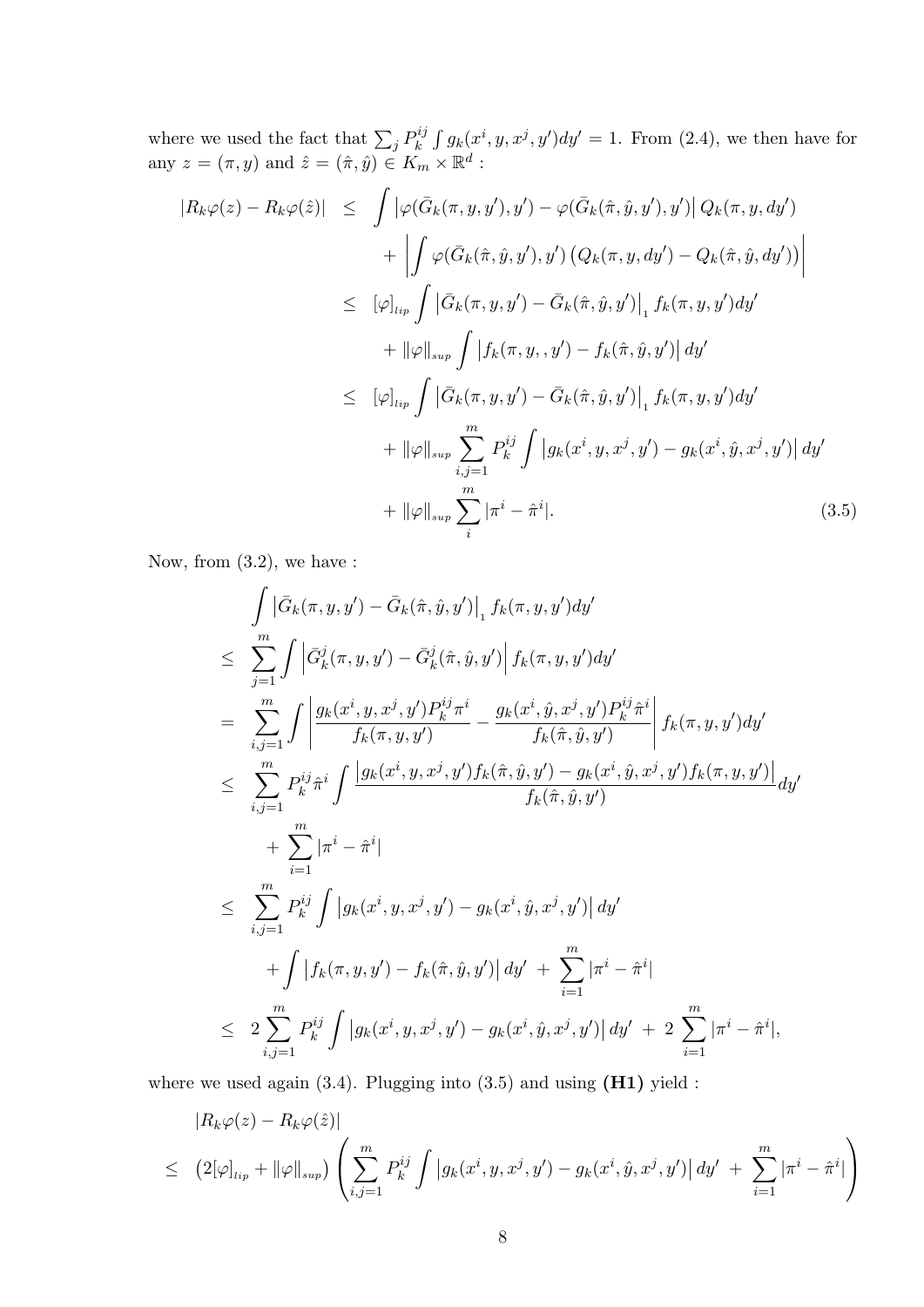$$
\leq (2[\varphi]_{lip} + ||\varphi||_{sup}) (L_g |y - \hat{y}|_1 + |\pi - \hat{\pi}|_1), \qquad (3.6)
$$

and then the required result.

**Remark 3.1** In the case where the law of  $Y_k$  conditional on  $(X_{k-1}, Y_{k-1}, X_k)$  does not depend on  $Y_{k-1}$ , i.e. its density  $g_k$  depends only  $X_{k-1}, X_k$ , the condition (H1) is empty, or in other words is trivially satisfied with  $L_g = 0$ . Then, inequality (3.6) shows that for all  $z = (\pi, y), \, \hat{z} = (\hat{\pi}, \hat{y}) \in K_m \times \mathbb{R}^d$ ,

$$
|R_k \varphi(z) - R_k \varphi(\hat{z})| \leq (2[\varphi]_{lip} + ||\varphi||_{sup}) |\pi - \hat{\pi}|_1.
$$
 (3.7)

 $\Box$ 

**Proof of Proposition 3.1.** For  $k = 1, ..., n$ , we define the measurable functions on  $K_m\times\mathbb{R}^d,$  resp. on  $\Gamma_k$  :

$$
v_k(z) = \varphi_k(z) \int \varphi_{k+1}(z_{k+1}) \dots \varphi_n(z_n) R_{k+1}(z, dz_{k+1}) \dots R_n(z_{n-1}, dz_n),
$$
  

$$
\hat{v}_k(z) = \varphi_k(z) \int \varphi_{k+1}(z_{k+1}) \dots \varphi_n(z_n) \hat{r}_{k+1}(z, dz_{k+1}) \dots \hat{r}_n(z_{n-1}, dz_n),
$$

with the convention that for  $k = n$ ,  $v_n = \hat{v}_n = \varphi_n$ , we then have the backward induction  ${\tt formulas:}$ 

$$
v_k(z) = \varphi_k(z) R_{k+1} v_{k+1}(z) := \varphi_k(z) \mathbb{E}[v_{k+1}(Z_{k+1}) | Z_k = z]
$$
(3.8)

$$
\hat{v}_k(z) = \varphi_k(z)\hat{r}_{k+1}\hat{v}_{k+1}(z) := \varphi_k(z)\mathbb{E}[\hat{v}_{k+1}(\hat{Z}_{k+1})|\hat{Z}_k = z],
$$
\n(3.9)

for all  $k = 1, ..., n - 1$ .

**Step 1.** We clearly have  $||v_k||_{\text{sup}} \leq 1$ . Moreover, from (3.8) and using Lemma 3.1, we have :

$$
[v_k]_{lip} \leq [\varphi_k]_{lip} + [R_{k+1}v_{k+1}]_{lip} \leq 1 + \bar{L}_g + 2\bar{L}_g[v_{k+1}]_{lip}.
$$

Since  $[v_n]_{\text{lin}} \leq 1$ , a standard backward induction yields:

$$
[v_k]_{lip} \leq \frac{\frac{3}{2} (2\bar{L}_g)^{n-k+1} - 1 - \bar{L}_g}{2\bar{L}_g - 1},
$$
\n(3.10)

for all  $k = 0, \ldots, n$ .

**Step 2.** From  $(3.8)-(3.9)$ , we may write:

$$
\begin{aligned}\n\left\|v_{k}(Z_{k}) - \hat{v}_{k}(\hat{Z}_{k})\right\|_{1} &\leq \left\|v_{k}(Z_{k}) - \mathbb{E}[v_{k}(Z_{k})|\hat{Z}_{k}]\right\|_{1} \\
&\quad + \left\|\mathbb{E}\left[\left(\varphi_{k}(Z_{k}) - \varphi_{k}(\hat{Z}_{k})\right)R_{k+1}v_{k+1}(Z_{k})\right|\hat{Z}_{k}\right]\right\|_{1} \\
&\quad + \left\|\mathbb{E}\left[\varphi(\hat{Z}_{k})\left(R_{k+1}v_{k+1}(Z_{k}) - \hat{r}_{k+1}\hat{v}_{k+1}(\hat{Z}_{k})\right)\right|\hat{Z}_{k}\right]\right\|_{1} \\
&= I_{1} + I_{2} + I_{3}.\n\end{aligned} \tag{3.11}
$$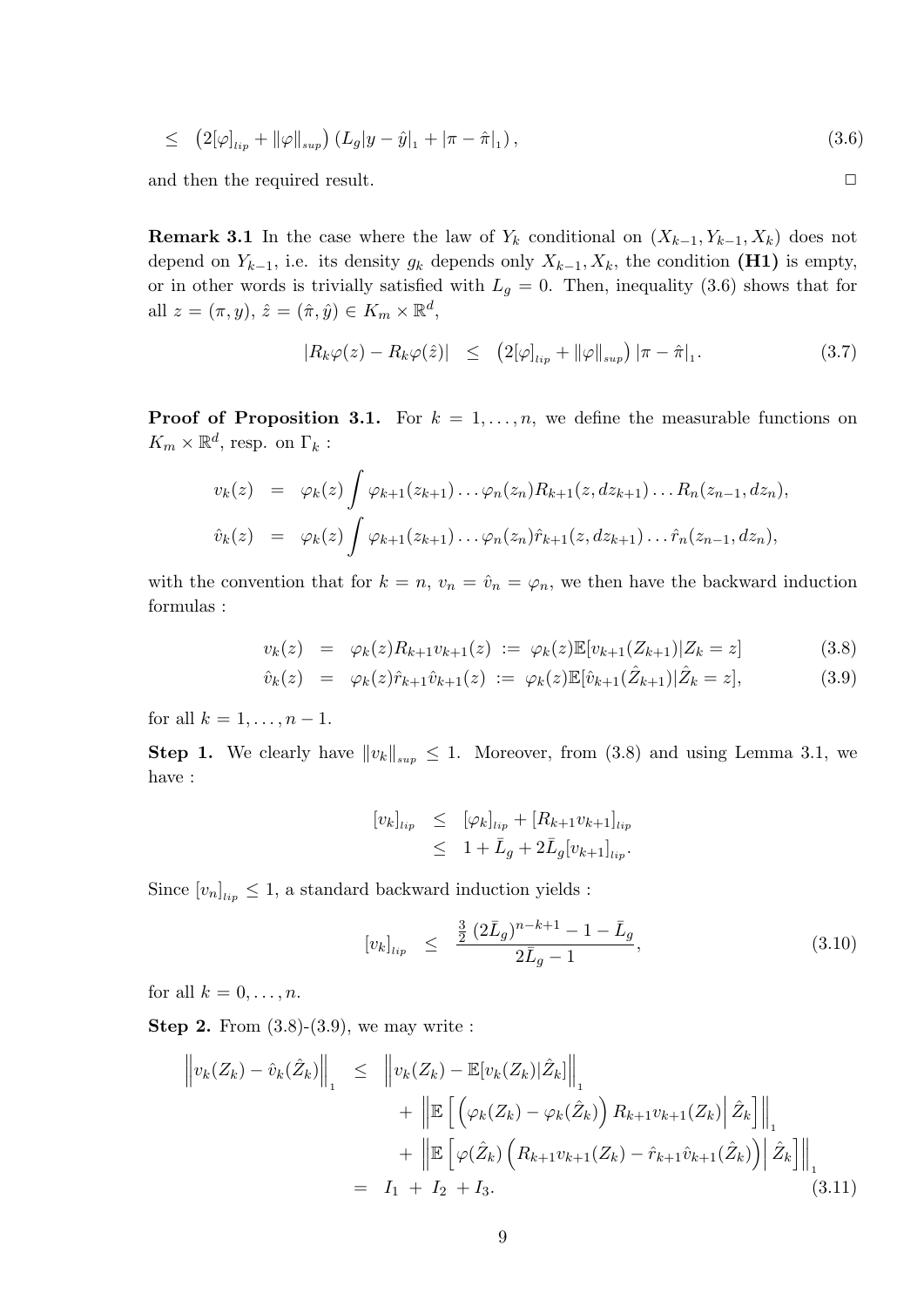By the law of iterated conditional expectation, we have:

$$
I_1 \leq \left\| v_k(Z_k) - v_k(\hat{Z}_k) \right\|_1 + \left\| \mathbb{E}[v_k(\hat{Z}_k)|\hat{Z}_k] - \mathbb{E}[v_k(Z_k)|\hat{Z}_k] \right\|_1
$$
  

$$
\leq 2 \left\| v_k(Z_k) - v_k(\hat{Z}_k) \right\|_1 \leq 2[v_k]_{lip} \left\| Z_k - \hat{Z}_k \right\|_1.
$$

Since conditional expectation (here with respect to  $\hat{Z}_k$ ) is a L<sup>1</sup>-contraction, and  $v_{k+1}$  is bounded by 1, we have:

$$
I_2 \leq \left\| \varphi_k(Z_k) - \varphi_k(\hat{Z}_k) \right\|_1 \leq \left\| Z_k - \hat{Z}_k \right\|_1,
$$

recalling that  $\varphi_k$  is in  $BL_1(K_m \times \mathbb{R}^d)$ . Since  $\hat{Z}_k$  is  $\sigma(Z_k)$ -measurable, and recalling also that  $\varphi_k$  is bounded by 1, we have :

$$
I_3 \leq \left\| v_{k+1}(Z_{k+1}) - \hat{v}_{k+1}(\hat{Z}_{k+1}) \right\|_1
$$

Plugging these estimates of  $I_1$ ,  $I_2$  and  $I_3$  into (3.11), we get

$$
\left\| v_k(Z_k) - \hat{v}_k(\hat{Z}_k) \right\|_1 \leq (1 + 2[v_k]_{lip}) \left\| Z_k - \hat{Z}_k \right\|_1 + \left\| v_{k+1}(Z_{k+1}) - \hat{v}_{k+1}(\hat{Z}_{k+1}) \right\|_1
$$

Since  $\left\|v_n(Z_n) - \hat{v}_n(\hat{Z}_n)\right\|_1 \le \left\|Z_n - \hat{Z}_n\right\|_1$ , a direct backward induction yields :

$$
\left\| v_k(Z_k) - \hat{v}_k(\hat{Z}_k) \right\|_1 \leq \sum_{j=k}^n \left( 1 + 2[v_j]_{lip} \right) \left\| Z_j - \hat{Z}_j \right\|_1
$$

The required result is proved by taking  $k = 0$ , substituting the estimate (3.10) and using Cauchy-Schwarz inequality :  $||Z_j - \hat{Z}_j||$   $\leq \sqrt{m+d} ||Z_j - \hat{Z}_j||$ .  $\Box$ 

#### 3.3 Optimal quantization and rate of convergence

The estimation error  $(3.3)$  in Proposition 3.1 shows that to obtain the best approximation of the sequence of probability transitions  $(R_k)$  of the Markov chain  $(Z_k)_k = (\Pi_k, Y_k)_k$  by this quantization approach, one has to minimize at each time  $k \geq 1$  the  $L^2$  quantization error  $||Z_k - \hat{Z}_k||_2$ . By identifying a grid  $\Gamma_k = \{z^1, \ldots, z^{N_k}\}\$  of size  $|\Gamma_k| = N_k$  points in  $K_m \times \mathbb{R}^d$ , with the  $N_k$ -tuple  $(z^1, \ldots, z^{N_k}) \in (K_m \times \mathbb{R}^d)^{N_k}$ , the objective is then to minimize the symmetric function :

$$
D_{N_k}^{Z_k}(z^1, ..., z^{N_k}) = ||Z_k - \text{Proj}_{\Gamma_k}(Z_k)||_2^2
$$
  
=  $\mathbb{E}\left[\min_{1 \le i \le N_k} |Z_k - z^i|_2^2\right], \forall \Gamma_k = (z^1, ..., z^{N_k}) \in (K_m \times \mathbb{R}^d)^{N_k}(3.12)$ 

which is the square of the  $L^2$  quantization error and is usually called distorsion. The optimal quantization consists, for each  $k \geq 1$  and given a number of points  $N_k$ , to find a grid  $\hat{\Gamma}_k$  of size  $N_k$  that reaches the minimum of the distorsion function  $D_{N_k}^{Z_k}$ . This question has been tackled for a long time as part of quantization for information theory and signal processing. and more recently in probability for both numerical and theoretical purpose (see [7] or [11]).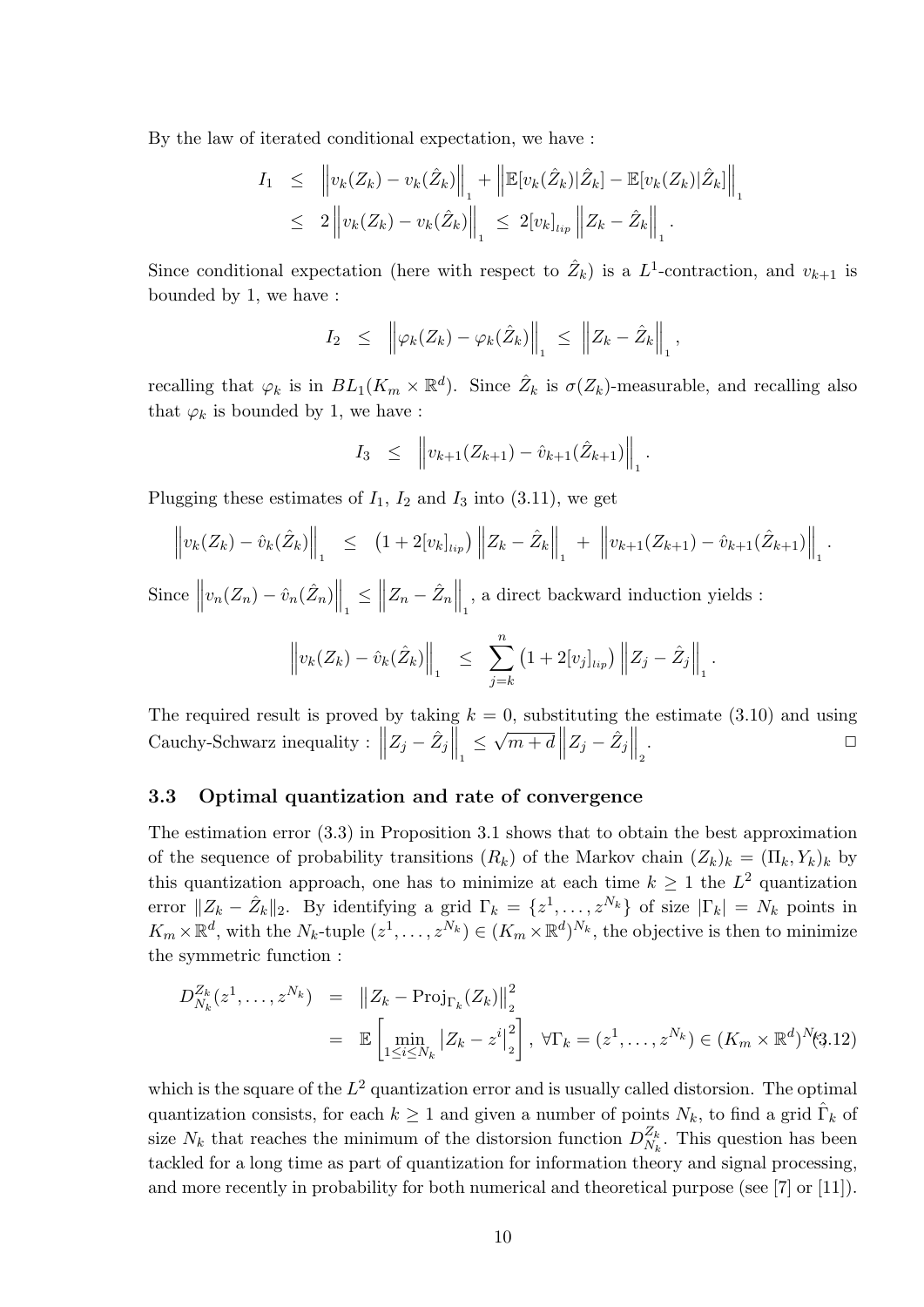We recall these results and apply them in our context in the next paragraph. Now, we focus on the behaviour of the minimum of this function, i.e. the minimal  $L^2$  quantization error, when the number of points  $N_k$  goes to infinity. For this, we first recall the so-called Zador theorem, see e.g. [7].

**Theorem 3.1** Let X be a  $\mathbb{R}^l$ -valued random variable with distribution  $\mathbb{P}_x$ , s.t.  $\mathbb{E}|X|_2^{2+\delta}$  $\infty$  for some  $\delta > 0$ . Then

$$
\lim_{N} \left( N^{\frac{2}{l}} \min_{|\Gamma| \le N} \|X - \text{Proj}_{\Gamma}(X)\|_{2}^{2} \right) = J_{2,l} \left( \int_{\mathbb{R}^{l}} |f|^{\frac{l}{l+2}}(x) dx \right)^{\frac{l+2}{l}} \tag{3.13}
$$

where  $\mathbb{P}_X(dx) = f(x)\lambda_l(dx) + \nu(dx)$  is the Lebesgue decomposition of  $\mathbb{P}_X$  with respect to the Lebesgue measure  $\lambda_l$  on  $\mathbb{R}^l$ . The constant  $J_{2,l}$  corresponds to the case where X is the uniform distribution on  $[0,1]^l$ .

**Remark 3.2** In dimension  $l = 1$  and 2, the values of  $J_{2,l}$  are known :  $J_{2,1} = 1/6$  and  $J_{2,2}$  $=\frac{5}{18\sqrt{3}}$ . In higher dimension, the true value of  $J_{2,l}$  is unknown but we have an equivalent  $J_{2,l} \sim \frac{l}{2\pi e}$  as l goes to infinity.

Here, we cannot apply directly this theorem to  $Z_k$  since the distribution  $\mathbb{P}_{Z_k}$  of  $(\Pi_k, Y_k)$ is not known in general, and in particular its decomposition with respect to the Lebesgue measure. However, one can prove the following error bound for the minimal distorsion error of  $Z_k$ .

**Proposition 3.2** For  $k \geq 1$ , assume that there exists some  $\varepsilon > 0$  s.t. :

$$
\int |y_k|_2^{2+\varepsilon} \prod_{l=1}^k g_l(x_{l-1}, y_{l-1}, x_l, y_l) dy_l \quad < \quad \infty, \quad \forall \ x_0, \dots, x_k \in E. \tag{3.14}
$$

Then, we have:

$$
\limsup_{N_k \to \infty} N_k^{\frac{2}{m-1+d}} \min_{|\Gamma_k| \le N_k} \|Z_k - \text{Proj}_{\Gamma_k}(Z_k)\|_2^2 \le C(m, d, f_k),
$$

 $where$ 

$$
C(m,d,f_k) = \frac{m(d+m-1)}{(md)^{\frac{d}{d+m-1}}} (J_{2,d})^{\frac{d}{d+m-1}} \left( \int_{\mathbb{R}^d} |f_k|^{\frac{d}{d+2}}(y) dy \right)^{\frac{d+2}{d+m-1}},
$$

and  $f_k$  is the marginal density of  $Y_k$  given by:

$$
f_k(y) = \int g_k(x_{k-1}, y_{k-1}, x_k, y) P_k(x_{k-1}, dx_k) \prod_{l=1}^{k-1} g_l(x_{l-1}, y_{l-1}, x_l, y_l) P_l(x_{l-1}, dx_l) dy_l \mu(dx_0).
$$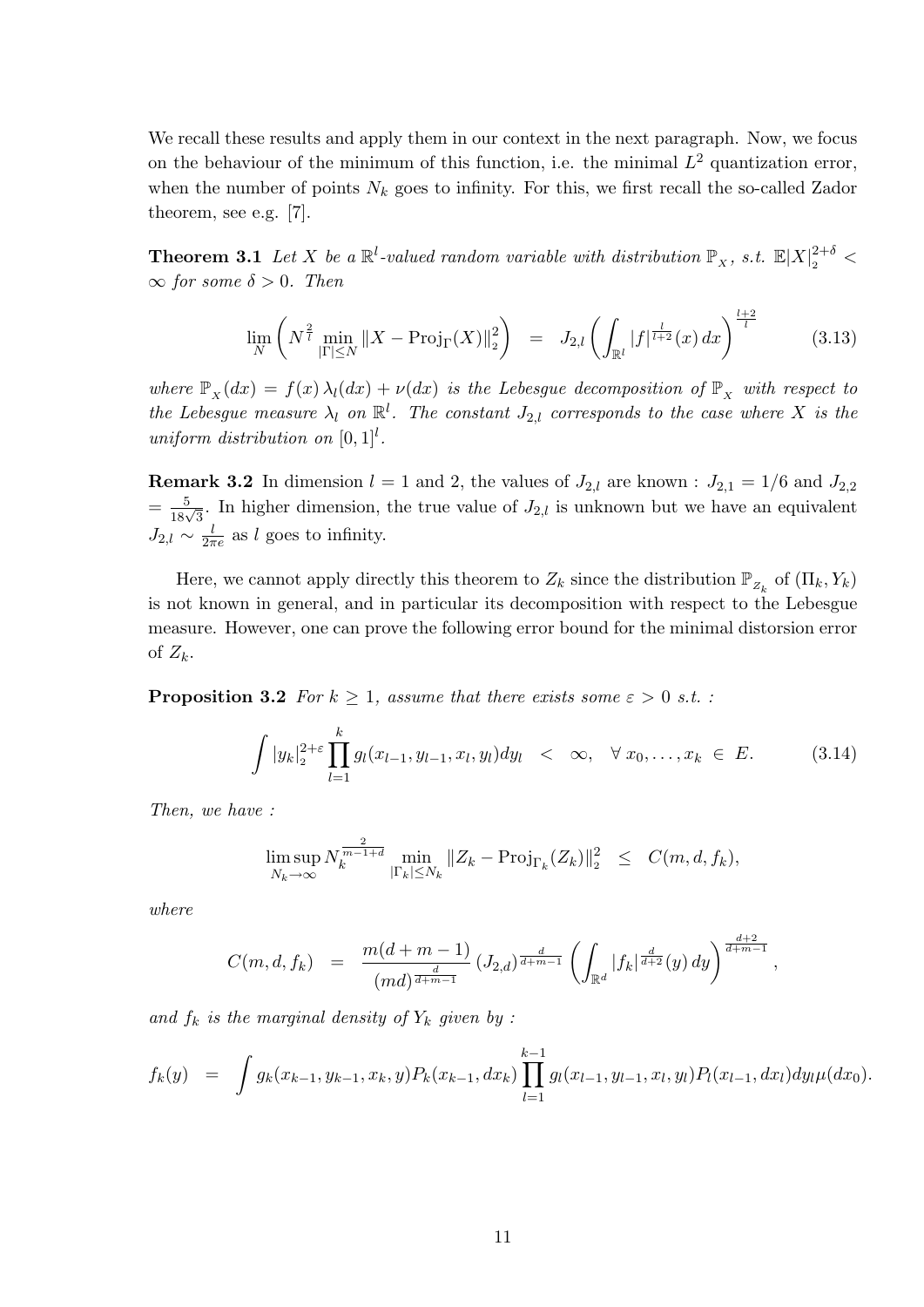**Remark 3.3** In the case where the law of  $Y_k$  conditional on  $(X_{k-1}, Y_{k-1}, X_k)$  does not depend on  $Y_{k-1}$ , i.e. the function  $g_k$  does not depend on  $Y_{k-1}$ , the expression  $f_k$  of the marginal density of  $Y_k$  simplifies into :

$$
f_k(y) = \mathbb{E}[g_k(X_{k-1}, X_k, y)], \quad y \in \mathbb{R}^d,
$$
\n(3.15)

and condition  $(3.14)$  is written as :

$$
\int |y_k|_2^{2+\delta} g_k(x_{k-1}, x_k, y_k) dy_k \quad < \quad \infty, \quad \forall \ x_{k-1}, x_k \in E
$$

for some  $\delta > 0$ .

## Proof of Proposition 3.2. For any grids

$$
\Gamma^{\Pi} = \{ \pi(1), \dots, \pi(M) \} \quad \text{of size } |\Gamma^{\Pi}| = M \text{ points in } K_m,
$$
  

$$
\Gamma^{Y} = \{ y^{1}, \dots, y^{L} \} \quad \text{of size } |\Gamma^{Y}| = L \text{ points in } \mathbb{R}^{d},
$$

we denote

$$
\Gamma^{\Pi} \otimes \Gamma^{Y} = \{ (\pi(i), y^{j}) : 1 \le i \le M, 1 \le j \le L \} \text{ of size } ML \text{ points in } K_{m} \times \mathbb{R}^{d}.
$$

We then have by definition of the norm  $\|.\|_2$  and of the projection:

$$
\|Z_k - \text{Proj}_{\Gamma^{\Pi} \otimes \Gamma^Y} (Z_k) \|_{2}^{2} = \| \Pi_k - \text{Proj}_{\Gamma^{\Pi}} (\Pi_k) \|_{2}^{2} + \| Y_k - \text{Proj}_{\Gamma^Y} (Y_k) \|_{2}^{2}
$$

and so

$$
\min_{|\Gamma_k| \le N_k} \|Z_k - \text{Proj}_{\Gamma_k}(Z_k)\|_2^2
$$
\n
$$
\le \min_{M, L \, : ML \le N_k} \left( \min_{|\Gamma^{\Pi}| \le M} \|\Pi_k - \text{Proj}_{\Gamma^{\Pi}}(\Pi_k)\|_2^2 + \min_{|\Gamma^Y| \le L} \|Y_k - \text{Proj}_{\Gamma^Y}(Y_k)\|_2^2 \right) (3.16)
$$

For  $M_0$  in  $\mathbb{N}\backslash\{0\}$ , consider the grid  $\Gamma^{\Pi}$  of size  $M = M_0^{m-1}$  points in  $K_m$ :

$$
\Gamma^{\Pi} = \left\{ \left( \frac{i_1}{M_0}, \ldots, \frac{i_{m-1}}{M_0}, 1 - \sum_{l=1}^{m-1} \frac{i_l}{M_0} \right) : i_1, \ldots, i_{m-1} = 1, \ldots, M_0, \sum_{l=1}^{m-1} i_l \le M_0 \right\},\,
$$

Denoting for all  $a \in \mathbb{R}$ , [a] the smallest integer smaller than a, we have for all  $\pi = (\pi^i)_{1 \leq i \leq m}$  $\in K_m$ :

$$
|\pi - \text{Proj}_{\Gamma^{\Pi}}(\pi)|_{2}^{2} = \min_{\substack{i_{1}, \dots, i_{m-1} = 1, \dots, M_{0} \\ i_{1} + \dots + i_{m-1} \le M_{0}}} \sum_{l=1}^{m-1} \left| \pi^{l} - \frac{i_{l}}{M_{0}} \right|^{2} + \left| \sum_{l=1}^{m-1} \left( \pi^{l} - \frac{i_{l}}{M_{0}} \right) \right|^{2}
$$
  

$$
\le m \min_{\substack{i_{1}, \dots, i_{m-1} = 1, \dots, M_{0} \\ i_{1} + \dots + i_{m-1} \le M_{0}}} \sum_{l=1}^{m-1} \left| \pi^{l} - \frac{i_{l}}{M_{0}} \right|^{2}
$$
  

$$
\le m \sum_{l=1}^{m-1} \left| \pi^{l} - \frac{\left[ \pi^{l} M_{0} \right]}{M_{0}} \right|^{2}
$$
  

$$
\le \frac{m(m-1)}{M_{0}^{2}}.
$$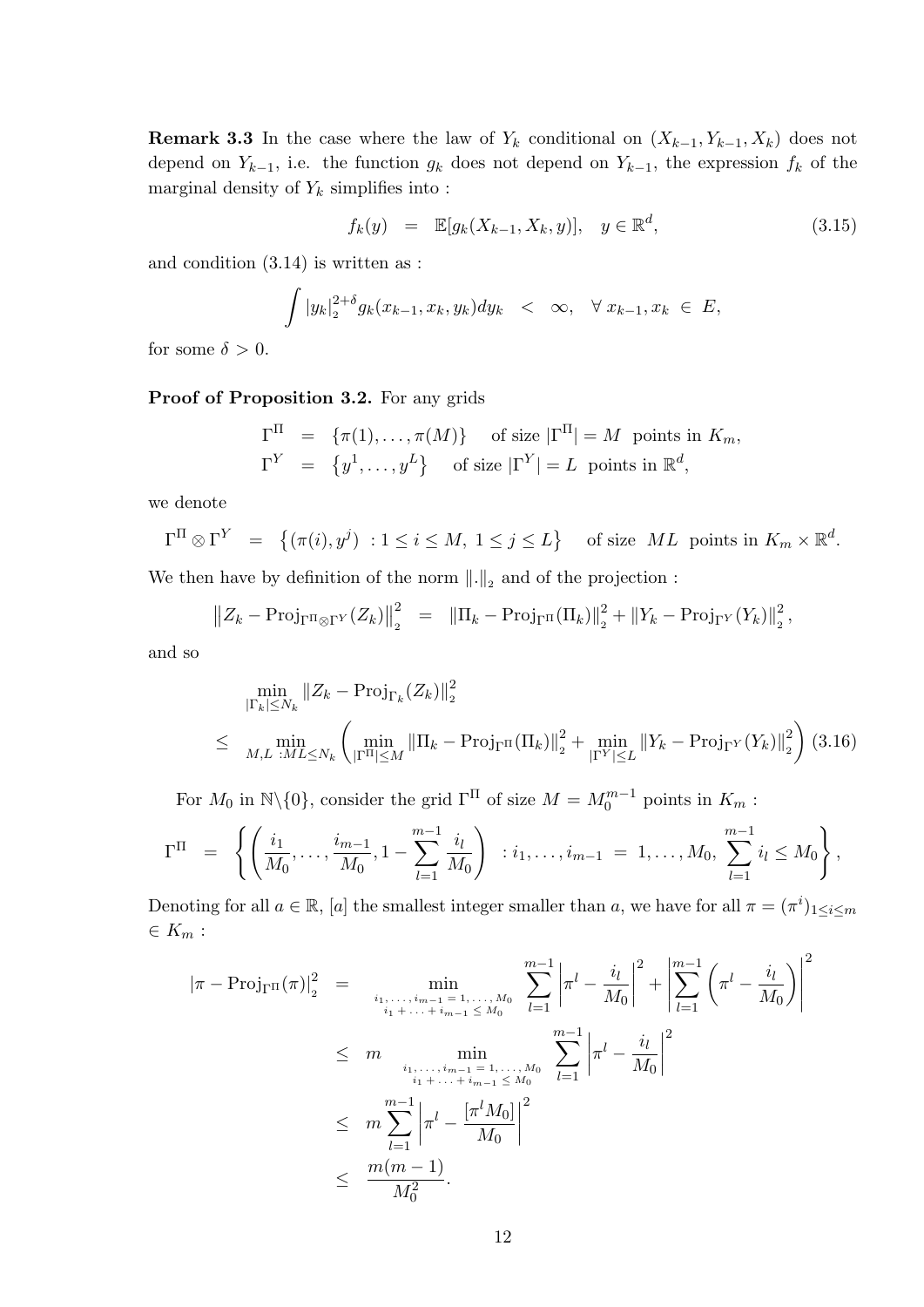This shows that :

$$
\min_{\left|\Gamma^{\Pi}\right| \le M} \left|\left|\Pi_{k} - \text{Proj}_{\Gamma^{\Pi}}(\Pi_{k})\right|\right|_{2}^{2} \le \frac{m(m-1)}{M^{\frac{2}{m-1}}}.
$$
\n(3.17)

On the other hand, notice that condition (3.14) ensures that  $\mathbb{E}|Y_k|_2^{2+\varepsilon} < \infty$ . Thus, from Theorem 3.1 applied to  $Y_k$ , we have for all  $\delta > 0$  and L large enough,

$$
\min_{|\Gamma^Y| \le L} \|Y_k - \text{Proj}_{\Gamma^Y}(Y_k)\|_2^2 \le \frac{\left(J_{2,d} \|f_k\|_{\frac{d}{d+2}} + \delta\right)}{L^{\frac{2}{d}}},\tag{3.18}
$$

where we set :

$$
||f_k||_{\frac{d}{d+2}} = \left( \int_{\mathbb{R}^d} |f_k|^{\frac{d}{d+2}}(y) dy \right)^{\frac{d+2}{d}}.
$$

Substituting  $(3.17)$  and  $(3.18)$  into  $(3.16)$  yields:

$$
\min_{|\Gamma_k| \le N_k} \|Z_k - \text{Proj}_{\Gamma_k}(Z_k)\|_2^2
$$
\n
$$
\le \min_{M, L \, : ML \le N_k} \left[ \frac{m(m-1)}{M^{\frac{2}{m-1}}} + \frac{\left(J_{2,d} \|f_k\|_{\frac{d}{d+2}} + \delta\right)}{L^{\frac{2}{d}}}\right]
$$

We conclude with the elementary result that for all  $a, b > 0$ :

$$
\min_{M,L \; : ML \le N} \left[ \frac{a}{M^{\frac{2}{l}}} + \frac{b}{L^{\frac{2}{d}}}\right] \;\; = \;\; (d+l) \left(\frac{a}{l}\right)^{\frac{l}{d+l}} \left(\frac{b}{d}\right)^{\frac{d}{d+l}} \frac{1}{N^{\frac{2}{d+l}}}.
$$

 $\Box$ 

#### Practical implementation of the optimal approximating filter process 3.4

We now come back to the numerical implementation of an algorithm that computes for each  $k$  :

 $\bullet$  an optimal grid  $\widehat{\Gamma}_k$  which minimizes the distorsion :

$$
D_{N_k}^{Z_k}(\Gamma_k) = ||Z_k - \text{Proj}_{\Gamma_k}(Z_k)||_2^2
$$

as well as an estimation of this error,

 $\bullet$  the weights of the Voronoi tesselations :

$$
\hat{p}_{k}^{i} = \mathbb{P}\left[Z_{k} \in C_{i}(\hat{\Gamma}_{k})\right], \quad i = 1, ..., N_{k},
$$
\n
$$
\hat{\beta}_{k+1}^{ij} = \mathbb{P}\left[Z_{k+1} \in C_{j}(\hat{\Gamma}_{k+1}), Z_{k} \in C_{i}(\hat{\Gamma}_{k})\right], \quad i = 1, ..., N_{k}, j = 1, ..., N_{k+1},
$$

and so the probability transition matrix  $\hat{r}_{k+1}^{ij}=\hat{\beta}_{k+1}^{ij}/\hat{p}_{k}^{i}.$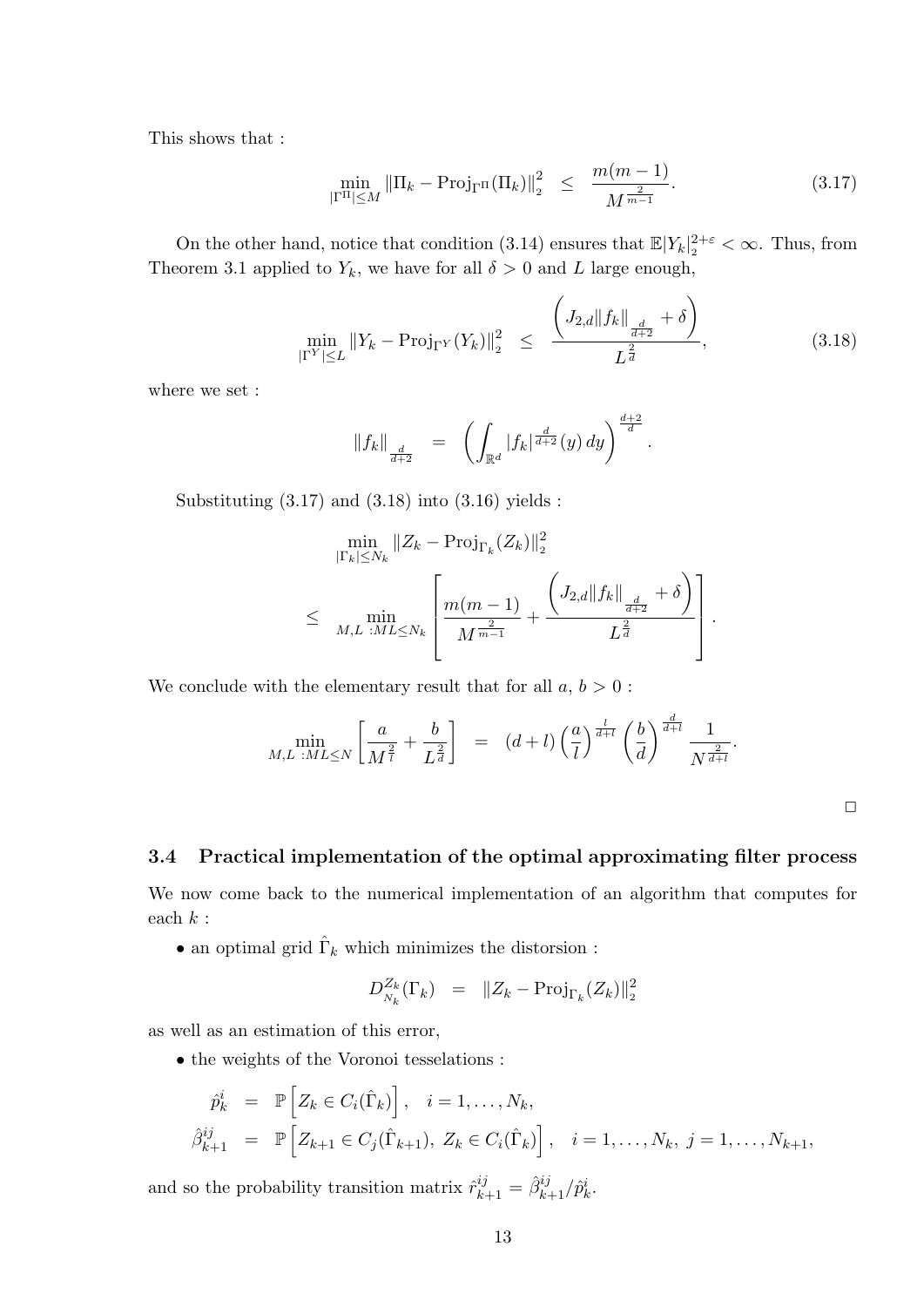This program is based on the following key property of the distorsion : The function  $D_{N_k}^{Z_k}$  is continuously differentiable at any  $N_k$ -tuple  $\Gamma_k = (z^1, \ldots, z^{N_k}) \in (K_m \times \mathbb{R}^d)^{N_k}$  having pairwise distinct components and its gradient is obtained by formal differentiation inside the expectation operator in  $(3.12)$  (see [11]):

$$
\nabla D_{N_k}^{Z_k}(\Gamma_k) = 2 \mathbb{E}[H(\Gamma_k, Z_k)], \qquad (3.19)
$$

where the  $(K_m \times \mathbb{R}^d)^{N_k}$ -vector valued function H is given by :

$$
H(\Gamma_k, z) = ((z^i - z)1_{z \in C_i(\Gamma_k)})_{1 \leq i \leq N_k}, \quad \Gamma_k = (z^1, \dots, z^{N_k}) \in (K_m \times \mathbb{R}^d)^{N_k}, \ z \in K_m \times \mathbb{R}^d
$$

This above integral representation for  $\nabla D_{N_k}^{Z_k}$  suggests to implement a stochastic gradient descent, whenever one is able to simulate easily independent copies of  $Z_k$ . We will come back below on the simulation of  $Z_k$ . The stochastic gradient procedure is recursively defined by

$$
\Gamma_k^{s+1} = \Gamma_k^s - \delta_{s+1} H(\Gamma_k^s, \xi_k^{s+1}) \tag{3.20}
$$

where the initial grid  $\Gamma_k^0$  has  $N_k$  pairwise distinct components,  $(\xi_k^s)_{s\geq 1}$  is an i.i.d. sequence of  $\mathbb{P}_{z_k}$ -distributed random vectors, and  $(\delta_s)_{s\geq 1}$  is a sequence of step parameters satisfying the usual conditions:

$$
\sum_{s} \delta_s = \infty \quad \text{and} \quad \sum_{s} \delta_s^2 < \infty.
$$

In an abstract framework (see e.g. [6] or [9]), under some appropriate assumptions, a stochastic gradient descent associated to the integral representation of a so-called potential function  $(D_{N_k}^{Z_k})$  in our problem) converges a.s., when s goes to infinity, toward a local minimum  $\hat{\Gamma}_k$  of this potential function:

$$
\nabla D_{N_k}^{Z_k}(\hat{\Gamma}_k) = 0.
$$

Although these assumptions are not fulfilled by  $D_{N_k}^{Z_k}$ , the encountered theoretical problems can be partially overcome (see [11]) Practical implementation does provide satisfactory results (a commonly encountered situation with gradient descents). Moreover, computation of the weights of the tesselations and of the distorsion can be implemented as by-product of the procedure. We now describe this algorithm, known as the *Competitive Learning Vector Quantization* algorithm.

## Simulation of the Markov chain  $(Z_k)_k$ :

We notice that from (2.4), we are able to simulate the probability transition  $R_k$  of the  $(\mathbb{P},\mathcal{F}_k^Y)$  Markov chain  $(Z_k)_k = (\Pi_k,Y_k)_k$ . For  $k=0$ , recall that  $Z_0$  is a known deterministic vector equal to  $z_0 = (\mu, y_0)$ . For  $k \ge 1$ , starting from  $(\Pi_{k-1}, Y_{k-1})$ ,

- we simulate  $X_{k-1}$  with probability law  $\Pi_{k-1}$ , and then  $X_k$  according to the probability transition  $P_k$ .
- we simulate  $Y_k$  according to the probability transition  $q_k(X_{k-1}, Y_{k-1}, X_k, dy')$ .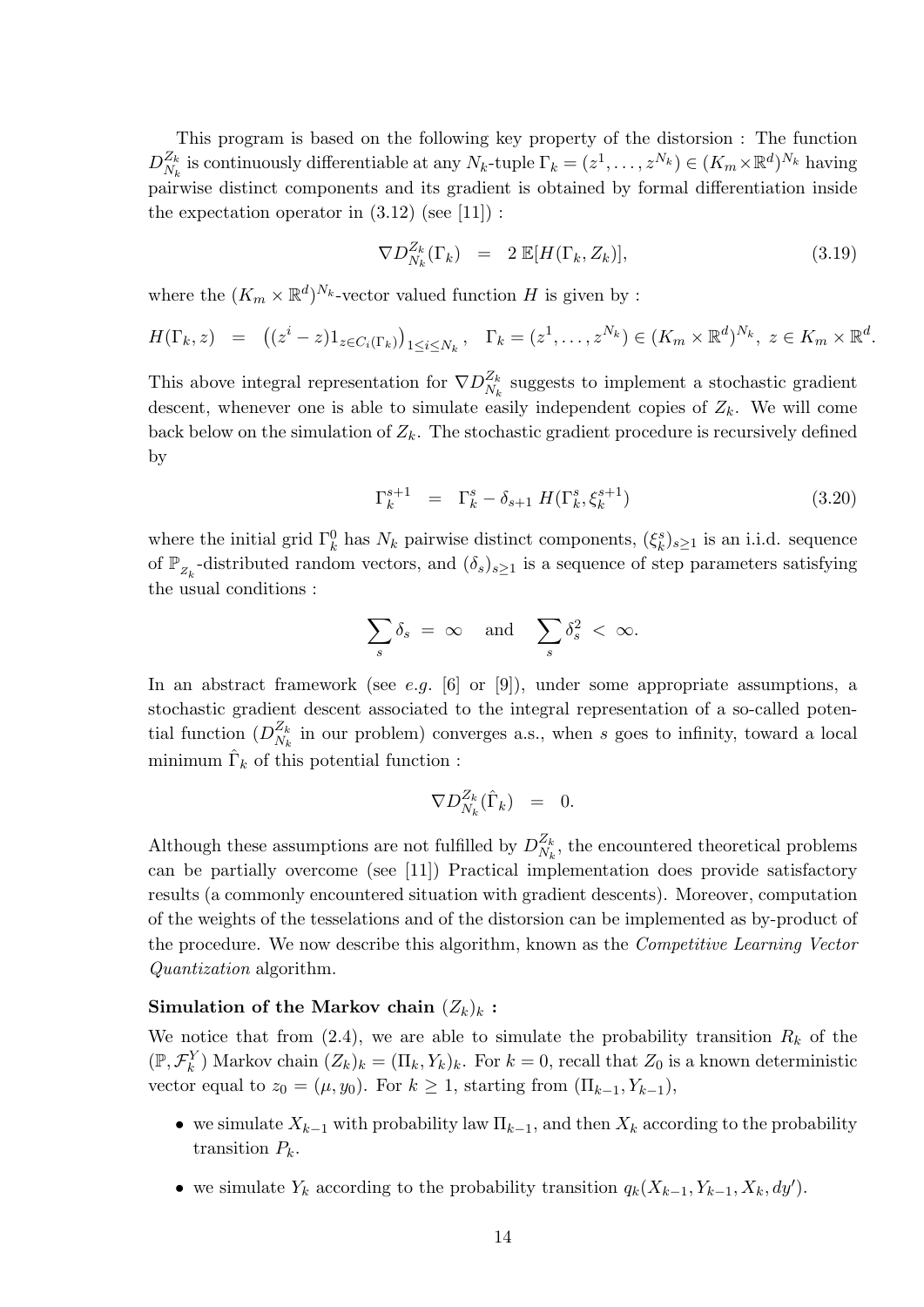• we compute  $\Pi_k$  by the formula  $(3.1)$ :

$$
\Pi_k = \frac{GP(Y_{k-1}, Y_k)^\top \Pi_{k-1}}{|GP(Y_{k-1}, Y_k)^\top \Pi_{k-1}|}.
$$

Subsequently, we stock S independent copies of the Markov chain  $(Z_0, \ldots, Z_n)$ , that we denote  $\xi^s = (\xi_0^s, \ldots, \xi_n^s), s = 1, \ldots, S$ . The algorithm reads as follows :

### Initialisation phase:

- Initialize the *n* grids  $\Gamma_k^0 = (z_k^{0,1}, \ldots, z_k^{0,N_k}) \in (K_m \times \mathbb{R}^d)^{N_k}$  for  $k = 0, \ldots, n$ , with  $\Gamma_0^0$  $= z_0$  reduced to  $N_0 = 1$  point for  $k = 0$ .
- Initialize the weights vectors :  $p_k^{0,i} = 1/N_k$ ,  $\beta_{k+1}^{0,ij} = 0$ ,  $i = 1, ..., N_k$ ,  $j = 1, ..., N_{k+1}$ , and the distorsion  $D_{N_k}^0 = 0$ , for  $k = 0, ..., n$ .

**Updating**  $s \to s+1$ : At step  $s$ , the  $n$  grids  $\Gamma_k^s = (z_k^{s,1}, \ldots, z_k^{s,N_k})$ , the weights vectors  $p_k^{s,i}, \beta_{k+1}^{s,ij}, i = 1, \ldots, N_k, j = 1, \ldots, N_{k+1}$ , the distorsion  $D_{N_k}^s$  have been obtained and we use the sample  $\xi^{s+1}$  of  $(Z_0,\ldots,Z_n)$  to update them as follows: for all  $k=0,\ldots,n$ ,

• Competitive phase : select  $i_k(s+1) \in \{1, ..., N_k\}$  such that

$$
\xi^{s+1} \in C_{i_k(s+1)}(\Gamma_k^s)
$$
, i.e.  $i_k(s+1) \in \operatorname{argmin}_{1 \le i \le N_k} |z_k^{s,i} - \xi^{s+1}|_2$ .

- $\bullet$  Learning phase:
	- $\star$  Updating of the grid:

$$
z_k^{s+1,i} = z_k^{s,i} - \delta_{s+1} 1_{i=i_k(s+1)} \left( z_k^{s,i} - \xi^{s+1} \right), \quad i = 1, \dots, N_k
$$

 $\star$  Updating of the weights vectors and of the probability transition

$$
p_k^{s+1,i} = p_k^{s,i} - \delta_{s+1} \left( p_k^{s,i} - 1_{i=i_k(s+1)} \right),
$$
  
\n
$$
\beta_{k+1}^{s+1,ij} = \beta_{k+1}^{s,ij} - \delta_{s+1} \left( \beta_{k+1}^{s,ij} - 1_{i=i_k(s+1),j=i_{k+1}(s+1)} \right),
$$
  
\n
$$
r_{k+1}^{s+1,ij} = \frac{\beta_{k+1}^{s+1,ij}}{p_k^{s+1,i}},
$$

for all  $i = 1, ..., N_k$ ,  $j = 1, ..., N_{k+1}$ .

 $\star$  Updating of the distorsion

 $\overline{1}$ 

$$
D_{N_k}^{s+1} = D_{N_k}^s - \delta_{s+1} \left( D_{N_k}^s - \left| z_k^{s,i_k(s+1)} - \xi^{s+1} \right|_2^2 \right),
$$

It is shown in [11] that on the event  $\{\Gamma_k^s \to \hat{\Gamma}_k\}$ , set of trajectories of  $(\Gamma_k^s)_s$  that converge to  $\hat{\Gamma}_k$  local minimum of the distorsion, we have:

$$
p_k^{s,i} \longrightarrow \hat{p}_k^i = \mathbb{P}\left[Z_k \in C_i(\hat{\Gamma}_k)\right], \quad a.s.
$$
  
\n
$$
\beta_{k+1}^{s,ij} \longrightarrow \hat{\beta}_{k+1}^{ij} = \mathbb{P}\left[Z_{k+1} \in C_j(\hat{\Gamma}_{k+1}), \ Z_k \in C_i(\hat{\Gamma}_k\right], \quad a.s.
$$
  
\n
$$
D_{N_k}^s \longrightarrow D_{N_k}^{Z_k}(\hat{\Gamma}_k), \quad a.s.
$$

for all  $k = 0, ..., n$ ,  $i = 1, ..., N_k$ ,  $j = 1, ..., N_{k+1}$ , as s goes to infinity.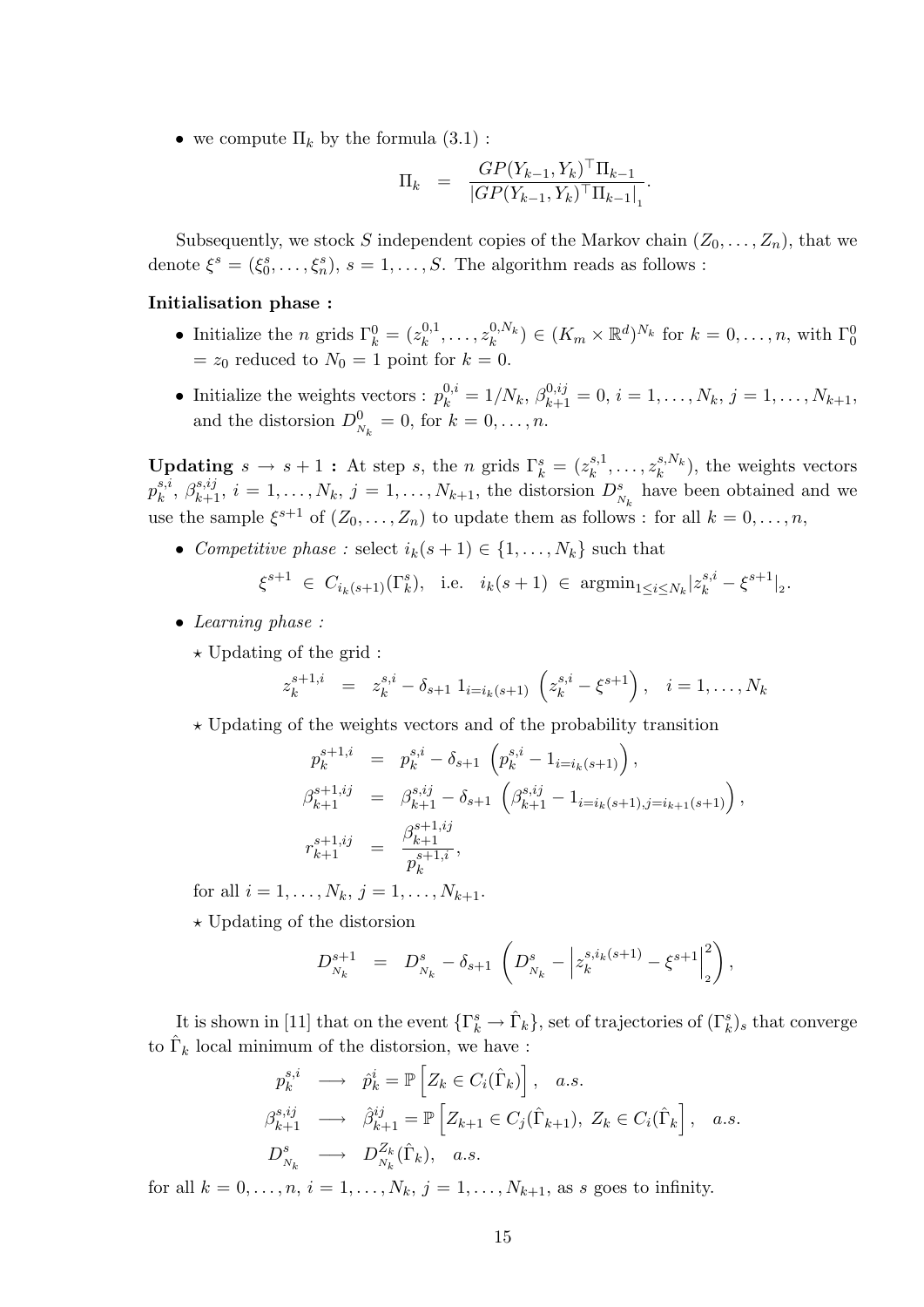#### Application : optimal stopping under partial observation  $\boldsymbol{4}$

We consider the framework of Section 3. We denote by  $\mathcal{T}_n^Y$  the set of stopping times adapted with respect to the observation filtration  $(\mathcal{F}_k^Y)$  and valued in  $\{0,\ldots,n\}$ . Given two measurable functions f and h on  $E \times \mathbb{R}^d$ , we consider the following optimal stopping problem under partial observation:

$$
u_0 = \sup_{\tau \in \mathcal{T}_n^Y} \mathbb{E} \left[ \sum_{k=0}^{\tau} f(X_k, Y_k) + h(X_{\tau}, Y_{\tau}) \right]. \tag{4.1}
$$

We shall transform this problem into an optimal stopping problem under complete observation. We denote

$$
J(\tau) = \mathbb{E}\left[\sum_{k=0}^{\tau} f(X_k, Y_k) + h(X_{\tau}, Y_{\tau})\right], \quad \tau \in \mathcal{T}_n^Y,
$$

the expected gain function associated to  $(4.1)$ . We shall also introduce the functions :

$$
\hat{f}(\pi, y) = \sum_{i=1}^{m} f(x^i, y) \pi^i, \quad \forall \pi = (\pi^i)_i \in K_m, \ \forall y \in \mathbb{R}^d,
$$

$$
\hat{h}(\pi, y) = \sum_{i=1}^{m} h(x^i, y) \pi^i, \quad \forall \pi = (\pi^i)_i \in K_m, \ \forall y \in \mathbb{R}^d.
$$

Then, by using the law of iterated conditional expectations and the definition of the filter  $(\Pi_k)$ , we have for all  $\tau \in \mathcal{T}_n^Y$ :

$$
J(\tau) = \mathbb{E}\left[\sum_{j=0}^{n} 1_{\tau=j} \left(\sum_{k=0}^{j} f(X_k, Y_k) + h(X_j, Y_j)\right)\right]
$$
  
\n
$$
= \mathbb{E}\left[\sum_{j=0}^{n} 1_{\tau=j} \left(\sum_{k=0}^{j} \mathbb{E}\left[f(X_k, Y_k)|\mathcal{F}_k^Y\right] + \mathbb{E}\left[h(X_j, Y_j)|\mathcal{F}_j^Y\right]\right)\right]
$$
  
\n
$$
= \mathbb{E}\left[\sum_{j=0}^{n} 1_{\tau=j} \left(\sum_{k=0}^{j} \hat{f}(\Pi_k, Y_k) + \hat{h}(\Pi_j, Y_j)\right)\right]
$$
  
\n
$$
= \mathbb{E}\left[\sum_{k=0}^{\tau} \hat{f}(Z_k) + \hat{h}(Z_{\tau})\right].
$$

Therefore, problem  $(4.1)$  may be rewritten as:

$$
u_0 = \sup_{\tau \in \mathcal{T}_n^Y} \mathbb{E} \left[ \sum_{k=0}^{\tau} \hat{f}(Z_k) + \hat{h}(Z_{\tau}) \right]. \tag{4.2}
$$

Since the process  $(Z_k)_k = (\Pi_k, Y_k)_k$  is a  $(\mathbb{P}, (\mathcal{F}_k^Y))$  Markov chain, problem (4.2) is then an optimal stopping problem under complete observation.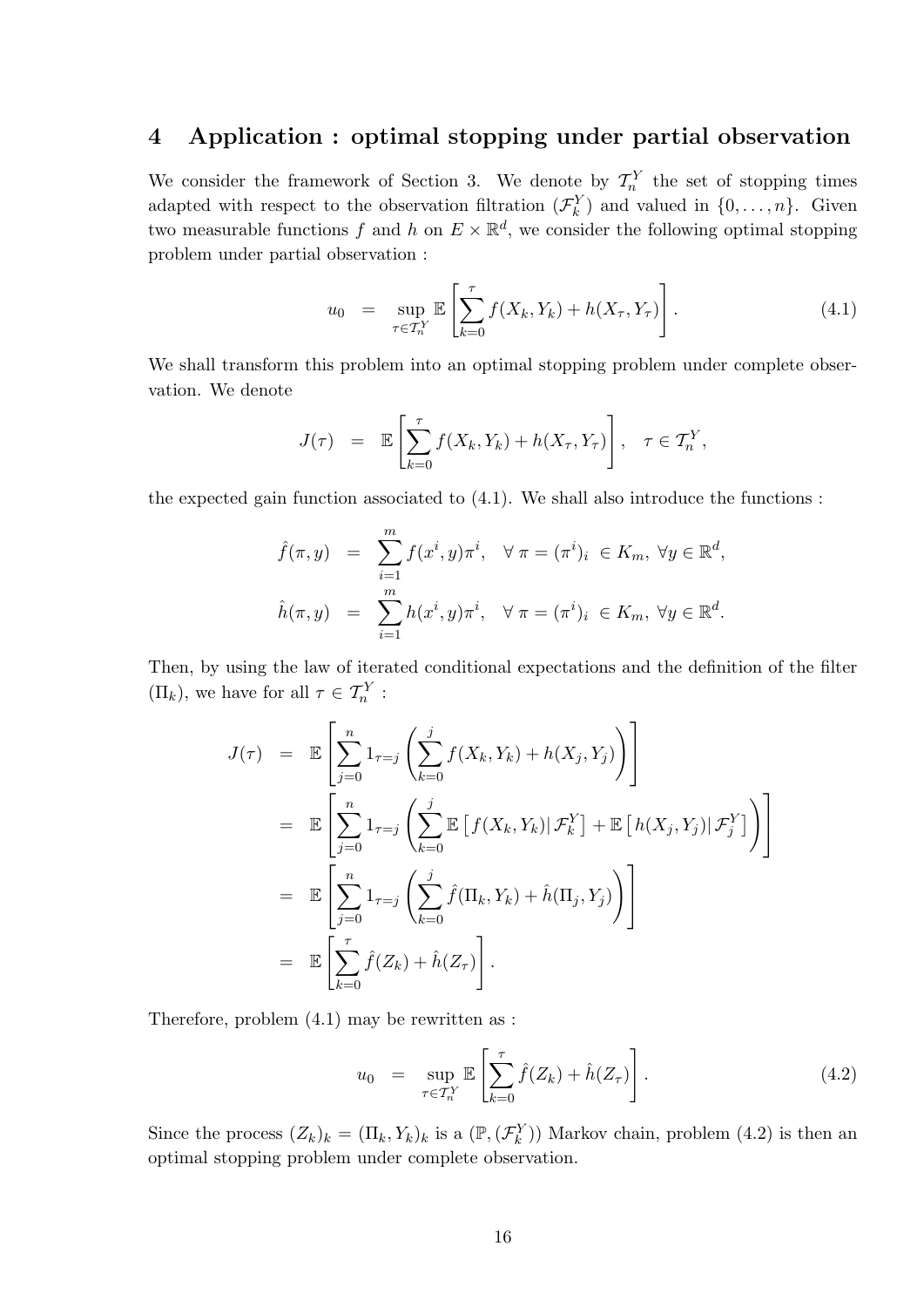By the dynamic programming principle, we have  $u_0 = v_0(z_0)$ , where the sequence of measurable functions  $v_k: K_m \times \mathbb{R}^d \mapsto \mathbb{R}, k = 0, \ldots, n$ , is given in recursive form by the backward formula:

$$
v_n(z) = \hat{h}(z), \quad \forall z \in K_m \times \mathbb{R}^d
$$
  
\n
$$
v_k(z) = \max \left\{ \hat{h}(z) ; \mathbb{E} \left[ \hat{f}(Z_{k+1}) + v_{k+1}(Z_{k+1}) \middle| Z_k = z \right] \right\},
$$
  
\n
$$
\forall z \in K_m \times \mathbb{R}^d, \quad k = 0, \dots, n-1.
$$
\n(4.4)

Applying the quantization approach described in Section 3 and setting:

$$
\hat{Z}_k = \text{Proj}_{\Gamma_k}(Z_k), \quad \Gamma_k = (z_k^1, \dots, z_k^{N_k}) \in (K_m \times \mathbb{R}^d)^{N_k}, \ k = 0, \dots, n,
$$

we then approximate, following [1], the sequence of functions  $(v_k)$  by the sequence of functions  $\hat{v}_k : \Gamma_k \to \mathbb{R}, k = 0, \ldots, n$  defined by :

$$
\hat{v}_n(z) = h(z), \quad \forall z \in \Gamma_n
$$
  
\n
$$
\hat{v}_k(z) = \max \left\{ \hat{h}(z) ; \mathbb{E} \left[ \hat{f}(\hat{Z}_{k+1}) + \hat{v}_{k+1}(\hat{Z}_{k+1}) \middle| \hat{Z}_k = z \right] \right\},
$$
  
\n
$$
\forall z \in \Gamma_k, \quad k = 0, \dots, n-1.
$$

From an algorithmic viewpoint, this reads as follows:

$$
\hat{v}_n(z_n^i) = \hat{h}(z_n^i), \quad i = 1, ..., N_n
$$
  

$$
\hat{v}_k(z_k^i) = \max\left\{\hat{h}(z_k^i); \sum_{j=1}^{N_{k+1}} \hat{r}_{k+1}^{ij} \left(\hat{f}(z_{k+1}^j) + \hat{v}_{k+1}(z_{k+1}^j)\right)\right\},
$$
  

$$
i = 1, ..., N_k, \quad k = 0, ..., n-1.
$$

The optimal grids  $\Gamma_k$  and the associated probability transition matrix  $(\hat{r}^{ij}_{k+1})$  are estimated following the procedure described in Section 3.

The induced approximation error is provided in the following theorem.

**Theorem 4.1** Assume that f and h are bounded and Lipschitz, uniformly in  $x \in E$ , i.e.

$$
\|f\|_{\sup}:=\sup_{x\in E, y\in \mathbb{R}^d}|f(x,y)|\ <\ \infty\quad and \quad [f]_{lip}\ :=\ \sup_{x\in E, y, \hat{y}\in \mathbb{R}^d, y\neq \hat{y}}\frac{|f(x,y)-f(x,\hat{y})|}{|y-\hat{y}|_1}\ <\ \infty.
$$

Then under (H1), we have for all  $k = 0, \ldots, n$ :

$$
\|v_{k}(Z_{k}) - \hat{v}_{k}(\hat{Z}_{k})\|_{1} \leq \sqrt{m+d(\bar{f}+\bar{h})} \sum_{j=k}^{n} \left[ (7+2(n-j))\bar{L}_{g} + (n-j+2) \frac{(2\bar{L}_{g})^{n-j+1}}{2\bar{L}_{g}-1} \right] \|Z_{j} - \hat{Z}_{j}\|_{2}, (4.5)
$$

where  $\bar{f} = \max(||f||_{sup}, [f]_{lip})$ ,  $\bar{h} = \max(||h||_{sup}, [h]_{lip})$ .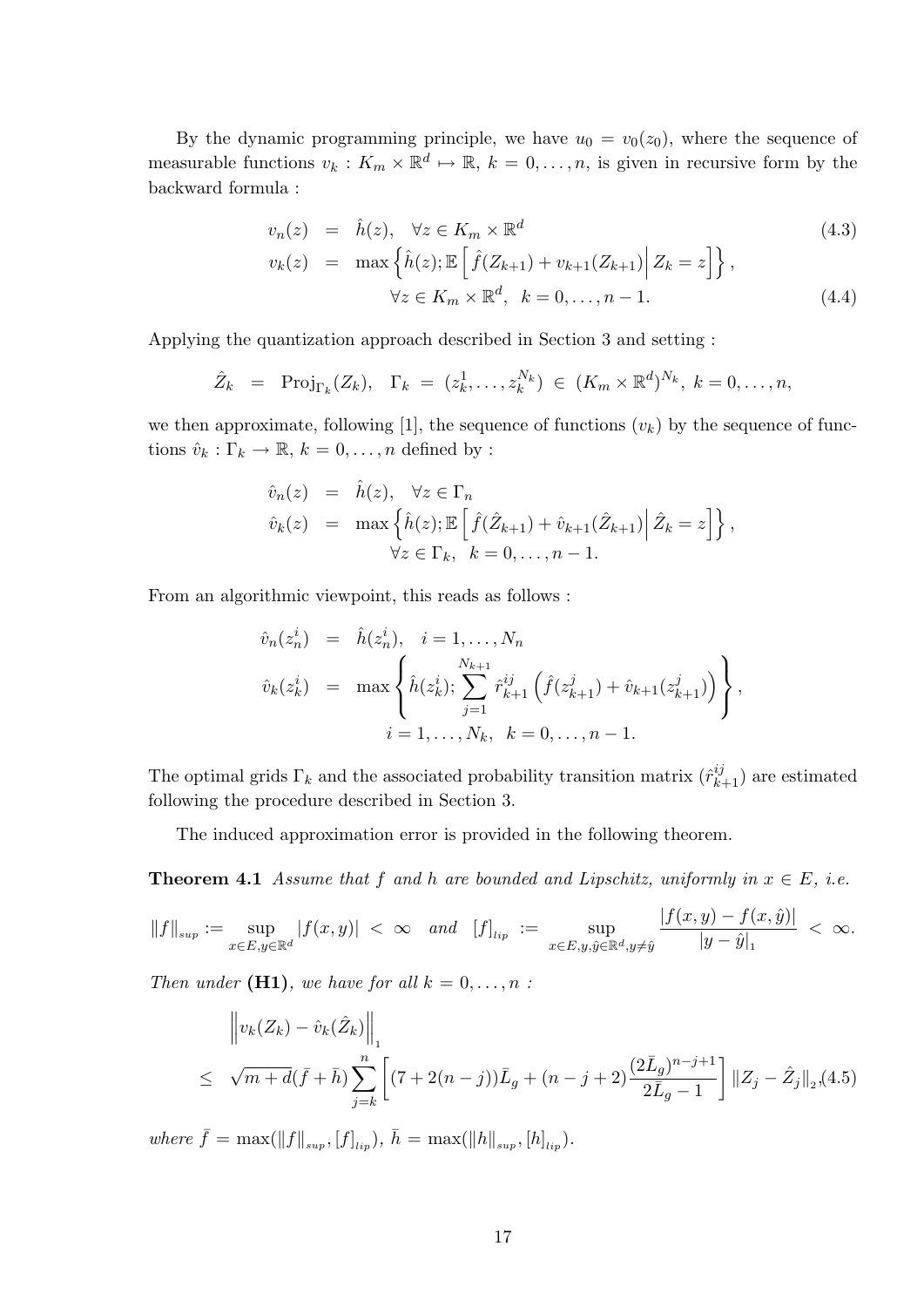**Remark 4.1** In view of Proposition 3.2, the estimation (4.5) provides a rate of convergence for the approximation of  $v_0(Z_0)$  of order

$$
\frac{n(2\bar{L}_g)^n}{N^{\frac{1}{m-1+d}}},
$$

when  $N_k = N$  is the number of points at each grid  $\Gamma_k$  used for the optimal quantization of  $Z_k, k = 0, \ldots, n$ . The term  $(2\bar{L}_q)^n$  is important when n is large, but this is consistent with the rate of convergence obtained in approximation of nonlinear filtering by quantization, see [12] or by Monte-Carlo particle methods, see [4].

**Lemma 4.1** Under the assumptions of Theorem 4.1, the functions  $v_k$ ,  $k = 0, \ldots, n$ , defined in  $(4.4)$ , are bounded and Lipschitz with :

$$
\| v_k \|_{sup} \le (n - k + 1)(\bar{f} + \bar{h}), \tag{4.6}
$$

$$
[v_k]_{lip} \leq \frac{n-k+3}{2} \frac{(\bar{f}+\bar{h})}{2\bar{L}_g - 1} (2\bar{L}_g)^{n-k+1}.
$$
 (4.7)

**Proof.** From (4.4), we have  $|| v_k ||_{sup} \le ||\hat{h}||_{sup} + ||\hat{f}||_{sup} + || v_{k+1} ||_{sup}$ . Since  $|| v_n ||_{sup}$  $=\|\hat{h}\|_{sup}, \|\hat{f}\|_{sup} \leq \|f\|_{sup}, \|\hat{h}\|_{sup} \leq \|h\|_{sup},$  we obtain immediately the inequality (4.6) by induction.

On the other hand, relation  $(4.4)$  and Lemma 3.1 also show

$$
[v_k]_{lip} \leq [\hat{h}]_{lip} + [R_{k+1}(\hat{f} + v_{k+1})]_{lip} \leq [\hat{h}]_{lip} + \bar{L}_g (||\hat{f}||_{sup} + 2[\hat{f}]_{lip} + ||v_{k+1}||_{sup} + 2[v_{k+1}]_{lip}).
$$
\n(4.8)

By definition of  $\hat{f}$ , we clearly have for all  $z = (\pi, y)$  and  $z' = (\pi', y')$  in  $K^m \times \mathbb{R}^d$ ,

$$
|\hat{f}(z) - \hat{f}(z')| \leq ||f||_{sup} |\pi - \pi'|_{1} + [f]_{lip} |y - y'|_{1}
$$
  

$$
\leq \bar{f}|z - z'|_{1},
$$

A similar inequality holds for  $[h]_{\mu\nu}$  i.e.  $[\hat{h}]_{\mu\nu} \leq \bar{h}$ . Plugging into (4.8) and using (4.6) yields

$$
[v_k]_{lip} \leq \bar{h} + \bar{L}_g \left( 3\bar{f} + (n - k)(\bar{f} + \bar{h}) \right) + 2\bar{L}_g [v_{k+1}]_{lip}.
$$
\n(4.9)

Since  $[v_n]_{lip} = [\hat{h}]_{lip}$ , a straightforward induction gives (4.7).

 $\Box$ 

## Proof of Theorem 4.1.

We set  $\Phi_k(z) = \mathbb{E}[\hat{f}(Z_{k+1}) + v_{k+1}(Z_{k+1}) | Z_k = z]$  and  $\hat{\Phi}_k(z) = \mathbb{E}[\hat{f}(\hat{Z}_{k+1}) + \hat{v}_{k+1}(\hat{Z}_{k+1}) | \hat{Z}_k = z]$ *z*]. Then, for  $k = 0, ..., n - 1$ ,  $\left\|v_k(Z_k)-\hat{v}_k(\hat{Z}_k)\right\|_1 \leq \left\|\hat{h}(Z_k)-\hat{h}(\hat{Z}_k)\right\|_1 + \left\|\Phi_k(Z_k)-\hat{\Phi}_k(\hat{Z}_k)\right\|_1$ 

$$
\leq \left\| \hat{h} \right\|_{lip} \left\| Z_k - \hat{Z}_k \right\|_1 + \left\| \Phi_k(Z_k) - \Phi_k(\hat{Z}_k) \right\|_1 \tag{4.10}
$$

$$
+ \left\| \mathbb{E}[\Phi_k(\hat{Z}_k)|\hat{Z}_k] - \mathbb{E}[\Phi_k(Z_k)|\hat{Z}_k] \right\|_1 + \left\| \mathbb{E}[\Phi_k(Z_k)|\hat{Z}_k] - \hat{\Phi}_k(\hat{Z}_k) \right\|_1
$$
  
\n
$$
\leq \left[ \hat{h} \right]_{lip} \|Z_k - \hat{Z}_k\|_1 + 2 \left\| \Phi_k(Z_k) - \Phi_k(\hat{Z}_k) \right\|_1
$$
  
\n
$$
+ \left\| \mathbb{E}[\Phi_k(Z_k)|\hat{Z}_k] - \hat{\Phi}_k(\hat{Z}_k) \right\|_1, \tag{4.11}
$$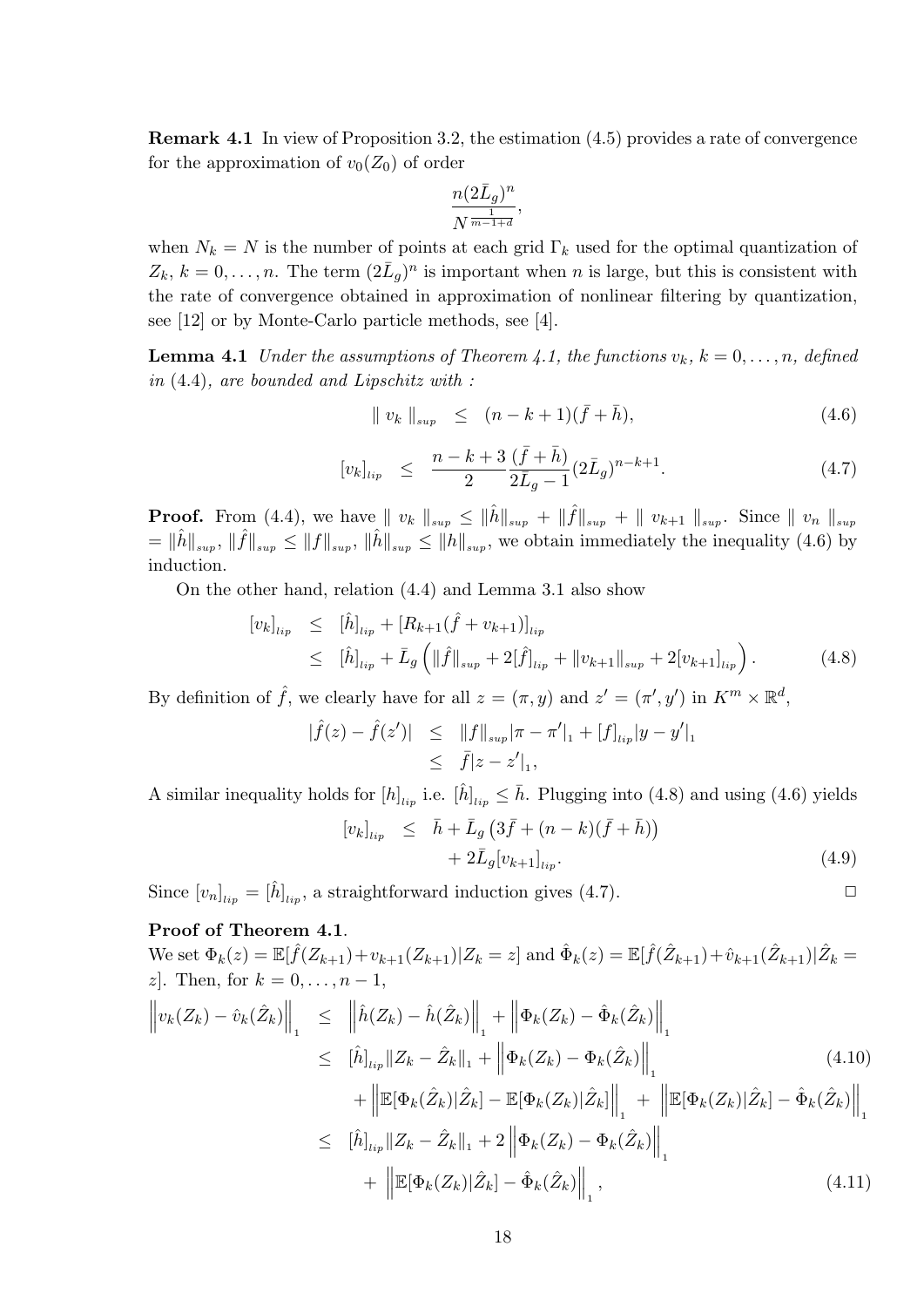by the law of iterated conditional expectation. Since  $\hat{Z}_k$  is  $\sigma(Z_k)$ -measurable, we have

$$
\|\mathbb{E}[\Phi_k(Z_k)|\hat{Z}_k] - \hat{\Phi}_k(\hat{Z}_k)\|_1
$$
\n
$$
= \|\mathbb{E}[\hat{f}(Z_{k+1}) + v_{k+1}(Z_{k+1})|\hat{Z}_k] - \mathbb{E}[\hat{f}(\hat{Z}_{k+1}) + \hat{v}_{k+1}(\hat{Z}_{k+1})|\hat{Z}_k]\|_1
$$
\n
$$
\leq [\hat{f}]_{lip} \|Z_{k+1} - \hat{Z}_{k+1}\|_1 + \|v_{k+1}(Z_{k+1}) - \hat{v}_{k+1}(\hat{Z}_{k+1})\|_1.
$$

Plugging into  $(4.11)$  yields :

$$
\left\| v_k(Z_k) - \hat{v}_k(\hat{Z}_k) \right\|_1 \leq \left( [\hat{h}]_{\text{lip}} + 2[\Phi_k]_{\text{lip}} \right) \|Z_k - \hat{Z}_k\|_1 + [\hat{f}]_{\text{lip}} \left\| Z_{k+1} - \hat{Z}_{k+1} \right\|_1 + \left\| v_{k+1}(Z_{k+1}) - \hat{v}_{k+1}(\hat{Z}_{k+1}) \right\|_1.
$$

Since  $\left\|v_n(Z_n) - \hat{v}_n(\hat{Z}_n)\right\|_1 \leq \left[\hat{h}\right]_{lip} \|Z_n - \hat{Z}_n\|_1$ , a direct induction gives :

$$
\left\| v_k(Z_k) - \hat{v}_k(\hat{Z}_k) \right\|_1 \leq \sum_{j=k}^n a_j \|Z_j - \hat{Z}_j\|_1 \tag{4.12}
$$

where

$$
a_j = \begin{cases} [\hat{h}]_{lip} + 2[\Phi_k]_{lip}, & j = k \\ [\hat{h}]_{lip} + 2[\Phi_j]_{lip} + [\hat{f}]_{lip}, & j = k+1,...n-1 \\ [\hat{h}]_{lip} + [\hat{f}]_{lip}, & j = n \end{cases}
$$
(4.13)

Now, by Lemmata 3.1 and 4.1, we have

$$
\begin{array}{rcl} [\Phi_k]_{lip} & = & [R_{k+1}(\hat{f} + v_{k+1})]_{lip} \\ & \leq & \bar{L}_g \left( \|\hat{f}\|_{sup} + 2[\hat{f}]_{lip} + \|v_{k+1}\|_{sup} + 2[v_{k+1}]_{lip} \right) \\ & \leq & \bar{L}_g[3\bar{f} + (n-k)(\bar{f} + \bar{h})] \\ & + (\bar{f} + \bar{h})(\frac{n-k}{2} + 1)\frac{(2\bar{L}_g)^{n-k+1}}{2\bar{L}_g - 1} .\end{array}
$$

Substituting into  $(4.13)$  and  $(4.12)$  provides the required result by using also Cauchy-Schwarz inequality.

## Numerical illustration : Bermudean options in a partially  $\overline{5}$ observed stochastic volatility model

We consider an observable risky asset price  $(S_k)$  with dynamics given by :

$$
S_{k+1} = S_k \exp\left[ \left( r - \frac{1}{2} X_k^2 \right) \delta + X_k \sqrt{\delta} \varepsilon_{k+1} \right], \quad S_0 = s_0 > 0,
$$

where  $(\varepsilon_k)$  is a sequence of Gaussian white noise, and  $(X_k)$  is the unobservable volatility process.  $\delta > 0$  may represent some discretization time step. Equivalently, we observe the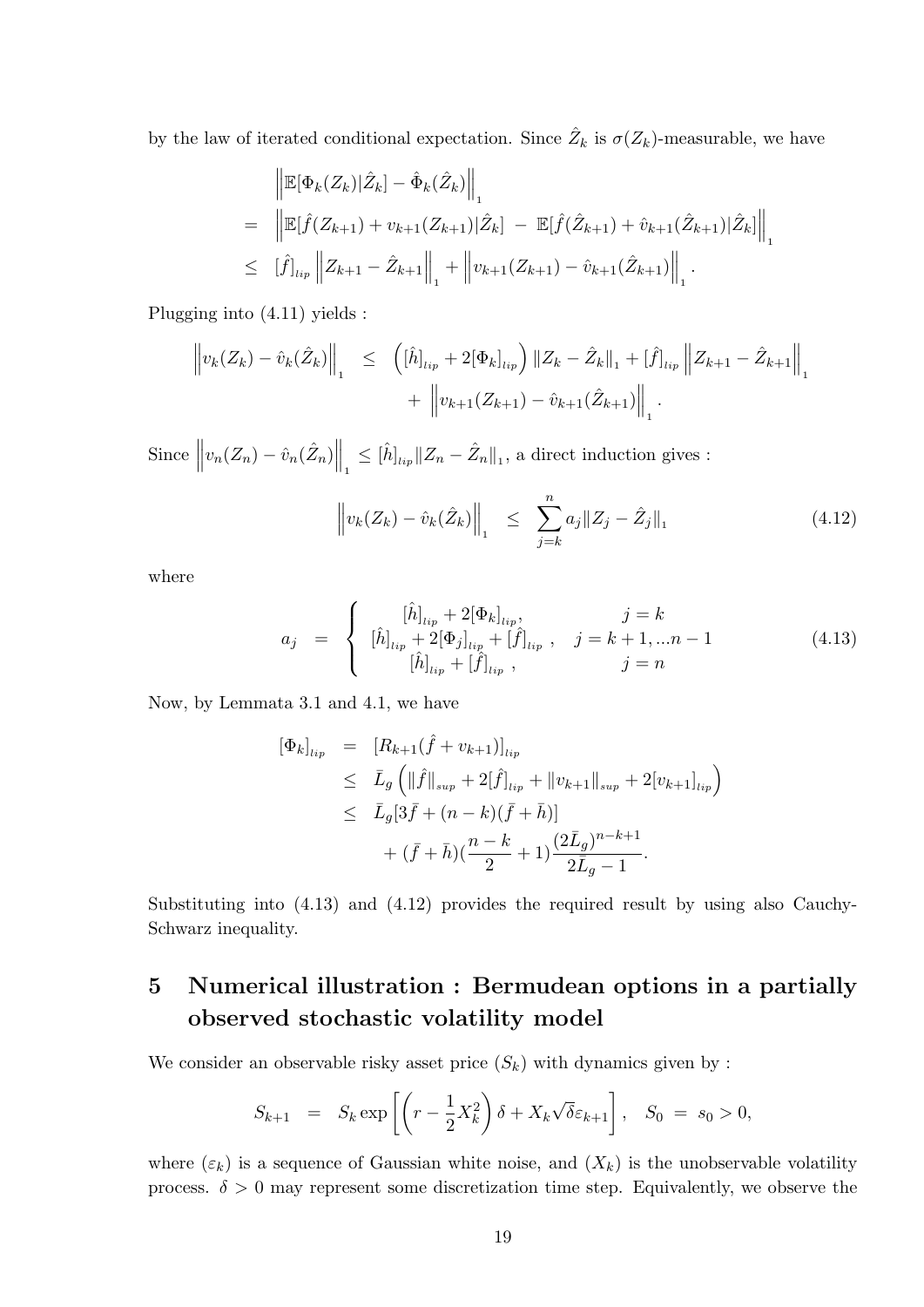process  $(Y_k) = (\ln S_k)$ , and we notice that the conditional law of  $Y_{k+1}$  given  $(X_k, Y_k)$  has a density given by:

$$
g(X_k, Y_k, y') = \frac{1}{\sqrt{2\pi X_k^2 \delta}} \exp\left[-\frac{\left(y' - Y_k - (r - \frac{1}{2}X_k^2)\delta\right)^2}{2X_k^2 \delta}\right], \quad y' \in \mathbb{R}.
$$

We model here the dynamics of  $(X, S)$  under some risk neutral martingale measure  $\mathbb{P}$ , r representing in this case the riskless interest rate.

We assume that  $(X_k)$  is an homogeneous Markov chain taking three possible values  $x^b$  $\langle x^m \langle x^h \rangle$  in  $\mathbb{R}_+ \setminus \{0\}$ . Its probability transition matrix is given by :

$$
P_k = \begin{pmatrix} 1 - (p_{bm} + p_{bh})\delta & p_{bm}\delta & p_{bh}\delta \\ p_{mb}\delta & 1 - (p_{mb} + p_{mh})\delta & p_{mh}\delta \\ p_{hb}\delta & p_{hm}\delta & 1 - (p_{hb} + p_{hm})\delta \end{pmatrix}.
$$
 (5.1)

In this context of a partially observed stochastic volatility model, we consider a Bermudean put option with payoff :

$$
h(y) = (\kappa - e^y)_+, \quad y \in \mathbb{R},
$$

and we want to compute its price given by:

$$
u_0 = \sup_{\tau \in \mathcal{T}_n^Y} \mathbb{E}\left[e^{-r\tau \delta} h(Y_\tau)\right]. \tag{5.2}
$$

We consider a model where the volatility  $(X_k)$  is a Markov-chain approximation à la Kushner (see  $[8]$ ) of a mean-reverting process:

$$
dX_t = \lambda(x_0 - X_t)dt + \eta dW_t.
$$

Denoting by  $\Delta > 0$  the spatial step, this corresponds to a probability transition matrix of the form  $(5.1)$  with :

$$
x^{b} = x_{0} - \Delta, \quad x^{m} = x_{0}, \quad x^{h} = x_{0} + \Delta,
$$

and

$$
p_{bm} = \lambda + \frac{\eta^2}{2\Delta^2}, \qquad p_{bh} = 0
$$
  

$$
p_{mb} = \frac{\eta^2}{2\Delta^2}, \qquad p_{mh} = \frac{\eta^2}{2\Delta^2}
$$
  

$$
p_{hb} = 0, \qquad p_{hm} = \lambda + \frac{\eta^2}{2\Delta^2}.
$$

In order to ensure that  $P_k$  is indeed a probability transition matrix, we have the consistency conditions :

$$
1 - \left(\lambda + \frac{\eta^2}{2\Delta^2}\right)\delta \ge 0 \quad \text{and} \quad 1 - \frac{\eta^2}{\Delta^2}\delta \ge 0
$$

We perform numerical tests with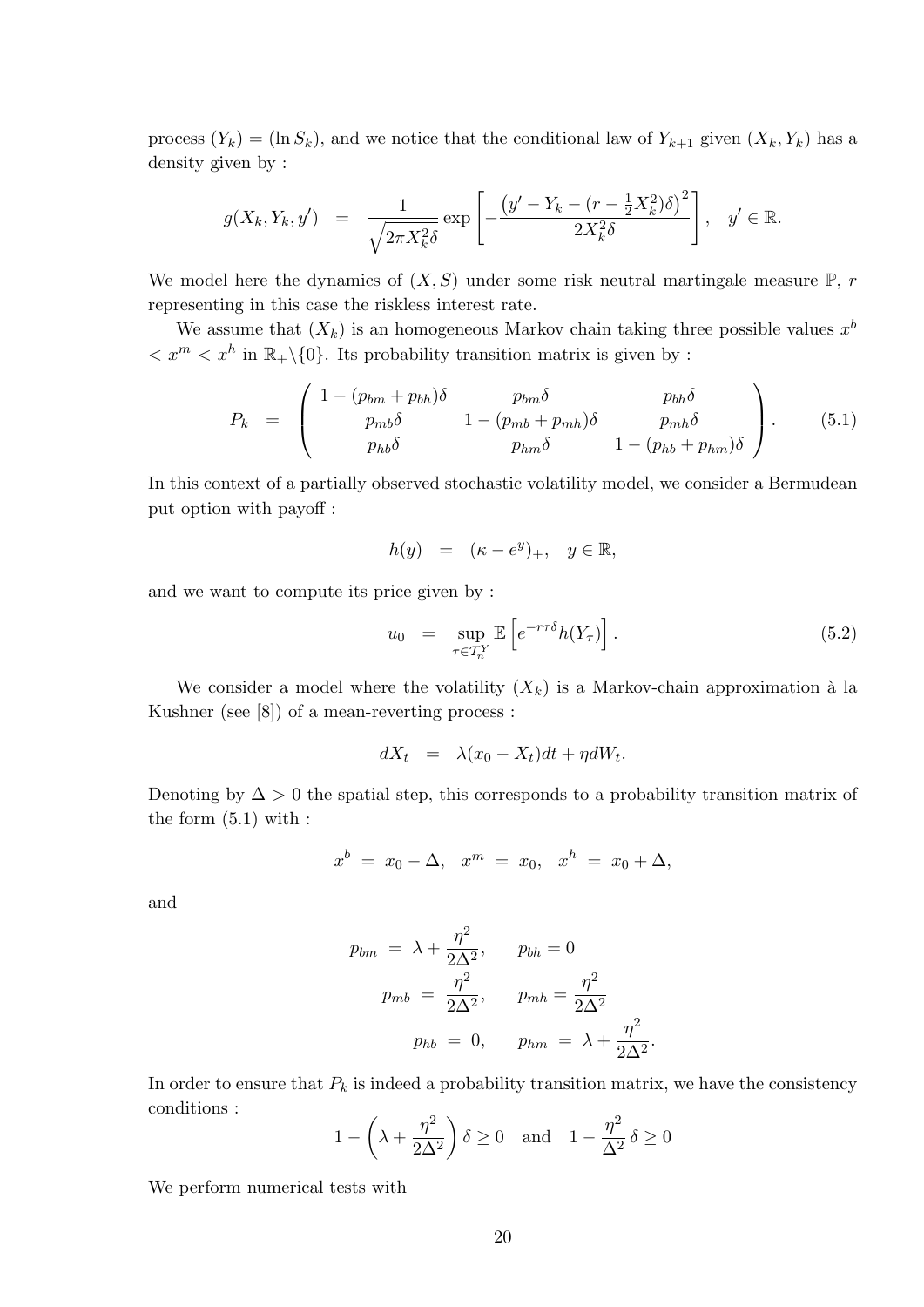- Price and put option parameters :  $r = 0.05$ ,  $S_0 = 110$ ,  $\kappa = 100$ ,
- Volatility parameters :  $\lambda = 1$ ,  $\eta = 0, 1$ ,  $X_0 = 0.15$ ,
- Spatial step :  $\Delta = 0.05$ .
- Quantization : Grids are of same size N fixed for each time period with step  $\delta = \frac{1}{n}$ .

We first compare in Table 1 the filter expectation at the final date computed with a time step size  $\delta = 1/5$  and by using the optimal quantization method with increasing grid size  $N$  , and with  $10^6$  Monte Carlo iterations.

|                        | $E[\Pi_n^1]$ | $E[\Pi_n^2]$ | $E[\Pi_n^3]$ | Relative error $(\%)$ |
|------------------------|--------------|--------------|--------------|-----------------------|
| Monte Carlo            | 0.287608     | 0.422833     | 0.289558     |                       |
| Quant. with $N = 300$  | 0.301651     | 0.421725     | 0.276624     | 0.898                 |
| Quant. with $N = 600$  | 0.301604     | 0.421458     | 0.276938     | 0.886                 |
| Quant. with $N = 900$  | 0.301598     | 0.421316     | 0.277086     | 0.881                 |
| Quant. with $N = 1200$ | 0.301618     | 0.42122      | 0.277162     | 0.879                 |
| Quant. with $N = 1500$ | 0.301605     | 0.421205     | 0.27719      | 0.878                 |

Table 1: Comparison of quantized filter value to its Monte Carlo estimation

We observe that besides the very low error level, the absolute error (plotted in Figure 1) and the relative error are decreasing as the grid size grows.

Secondly, in order to illustrate the effect of the time step, we compute the American option price under partial observation when the time step  $\delta$  decreases to zero (i.e. n increases) and compare it with the American option price with complete observation of  $(X_k, Y_k)$ . Indeed, in the limit for  $\delta \to 0$  we fully observe the volatility, and so the partial observation price should converge to the complete observation price.

Moreover, when we have more and more observations, the difference between the two prices should decrease and converge to zero. This is shown in figure 2, where we performed option pricing over grids of size  $N_{\pi y} = 1500$  in case of partial observation. The total observation price is given by the same pricing algorithm carried out on  $N_{xy} = 45$  points for the product grid of  $(X_k, Y_k)$ . We have seen in Remark 4.1 that for fixed n, the rate of convergence for the approximation of the value function under partial observation is of order  $N_{\Pi,Y}^{1/(m-1+d)}$  where  $N_{\Pi,Y}$  is the number of points used at each time k for the grid of  $(\Pi_k, Y_k)$  valued in  $K^m \times \mathbb{R}^d$ . From results of [1], we also know that the rate of convergence for the approximation of the value function under full observation is of order  $m \times N_{\gamma}$  where  $N_{X,Y} = m \times N_Y$  is the number of points at each time k, used for the grid of  $(X_k, Y_k)$  valued in  $E \times \mathbb{R}^d$ . This explains why, in order to have comparable results, and with  $m = 3$  and d = 1, we have chosen  $N_Y \sim N_{\rm H\,Y}^{1/3}$ .

In addition, it is possible to observe the effect of information enrichment as the time step decreases. In fact, if we consider multiples of  $n$  as the time step parameter, we notice that the American option price increases for both total and partial observation models (see tables  $2$  and  $3$ ).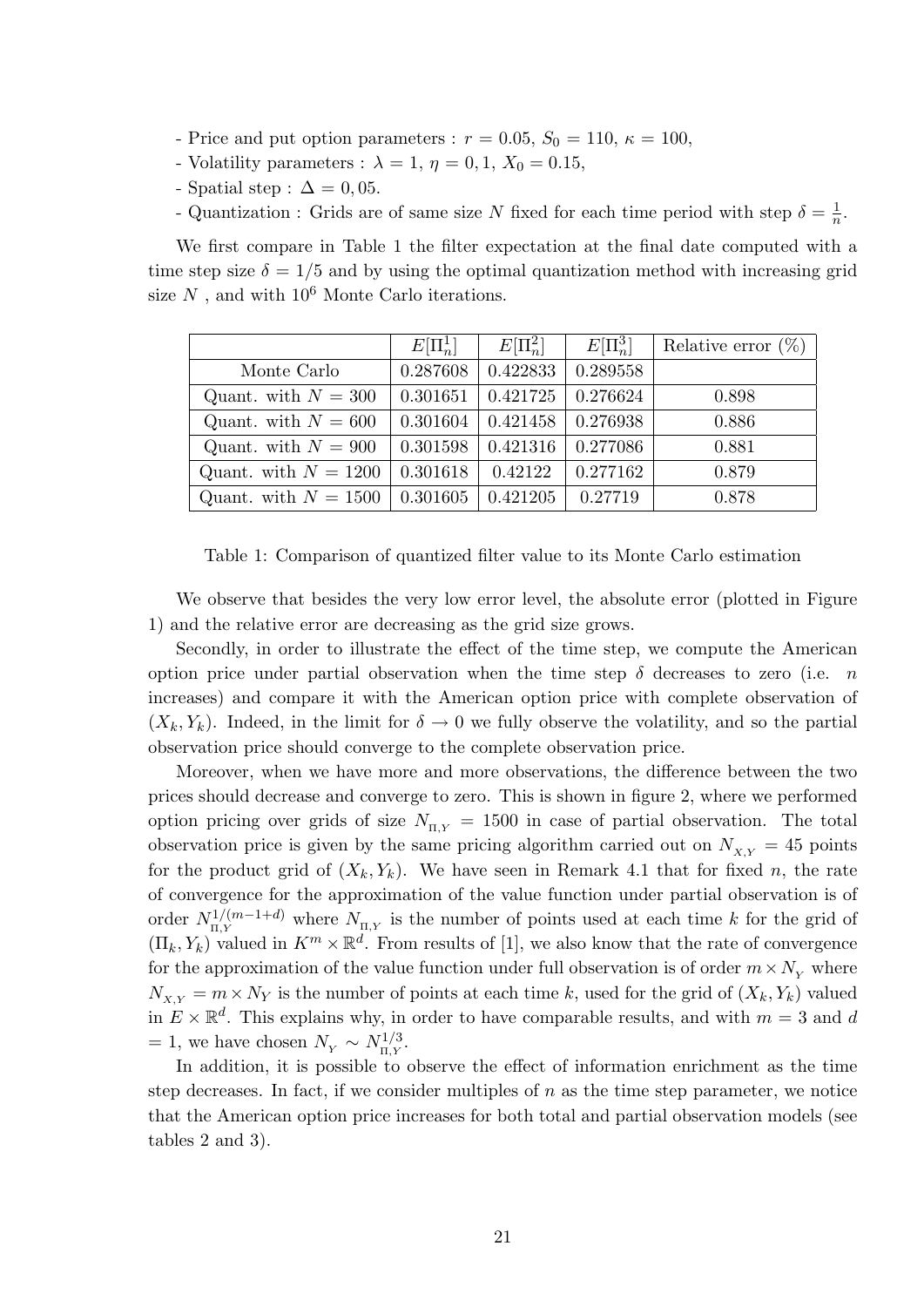

Figure 1: Filter error convergence as N grows

| n                                 |                                           |           | 16      |
|-----------------------------------|-------------------------------------------|-----------|---------|
| Tot. Obs. $(N_{X,Y} = 30)$        | 1.45863                                   | $1.75689$ | 1.77642 |
| Part. Obs. $(N_{\rm H V} = 1000)$ | $\mid 0.921729 \mid 1.13898 \mid 1.47089$ |           |         |
| Variation                         | 0.53                                      | 0.61      | 0.30    |

Table 2: American option price for embedded filtrations - First Example

|                                   |                                      | 10                    | 20   |
|-----------------------------------|--------------------------------------|-----------------------|------|
| Tot. Obs. $(N_{X,Y} = 45)$        | 1.57506                              | $1.72595$   $1.91208$ |      |
| Part. Obs. $(N_{\rm H V} = 1500)$ | $0.988531 \mid 1.30616 \mid 1.59632$ |                       |      |
| Variation                         | 0.58                                 | 0.42                  | 0.31 |

Table 3: American option price for embedded filtrations - Second Example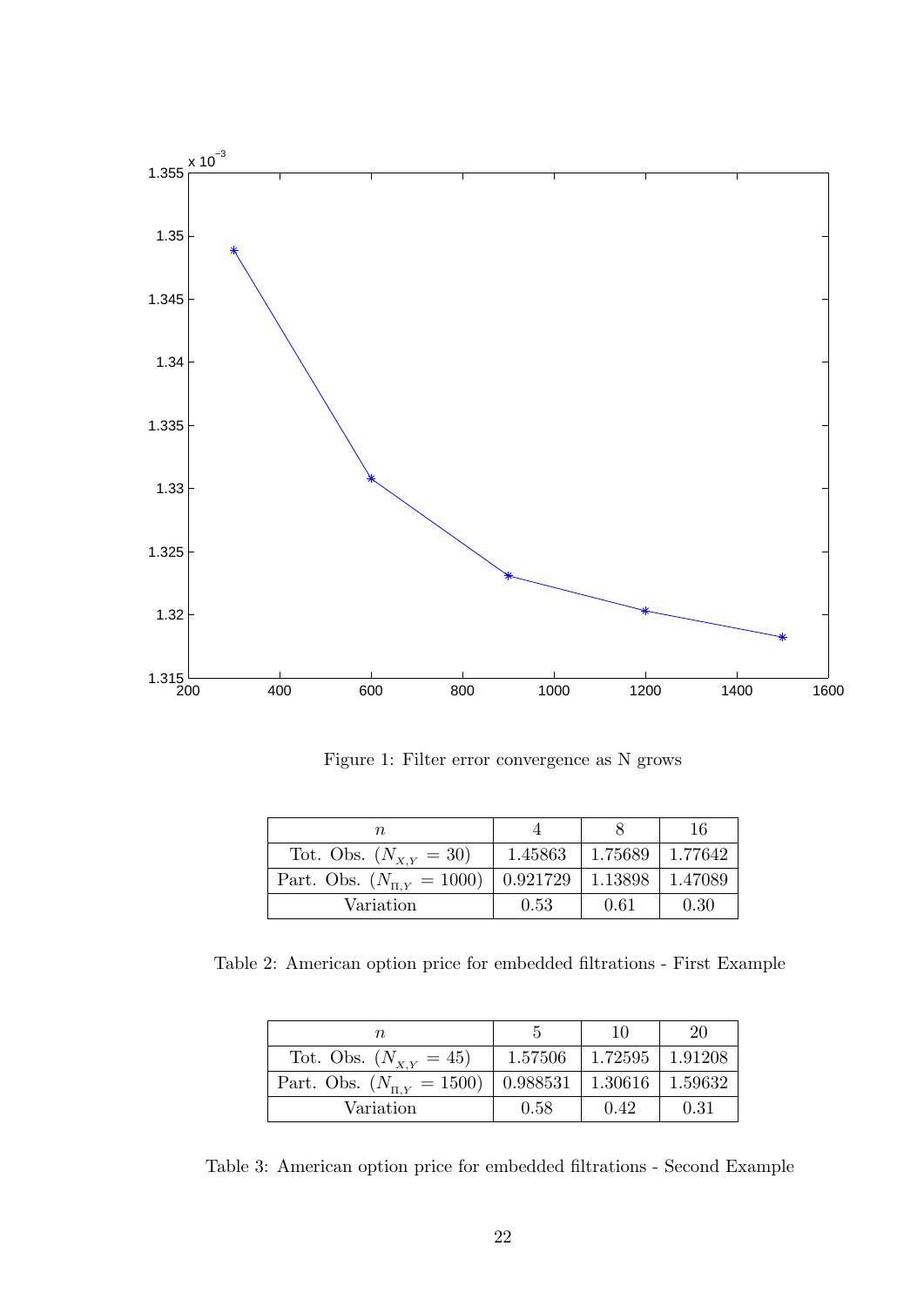

Figure 2: Partial and total observation option prices as  $\delta \rightarrow 0$